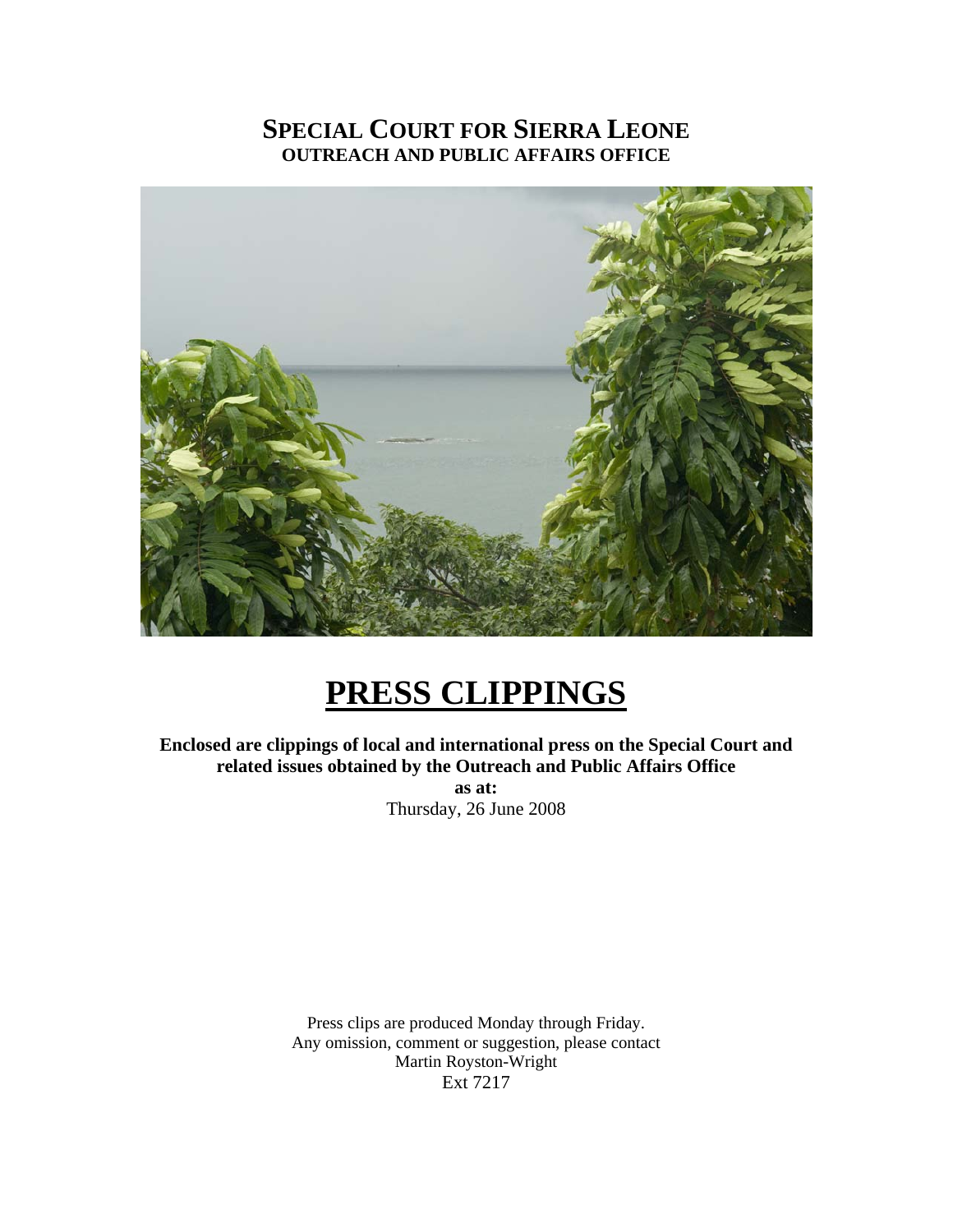| <b>Local News</b>                                                         |             |  |
|---------------------------------------------------------------------------|-------------|--|
| Testimony Ends in RUF Trial / Concord Times                               | Page 3      |  |
| Prosecutorial Strategy, Defence Rebuttalat the Taylor Trial / The Monitor | Pages 4-8   |  |
| Dejure and Defact Control?: Augustine Gbao's Challenge / The Monitor      | Pages 9-12  |  |
| Summary of Justice King's Dissenting Opinion / The Monitor                | Pages 13-16 |  |
| <b>International News</b>                                                 |             |  |
| Holding War Criminals Accountable / Center for American Progress          | Pages 17-18 |  |
| UNMIL Public Information Office Complete Media Summaries / UNMIL          | Pages 19-21 |  |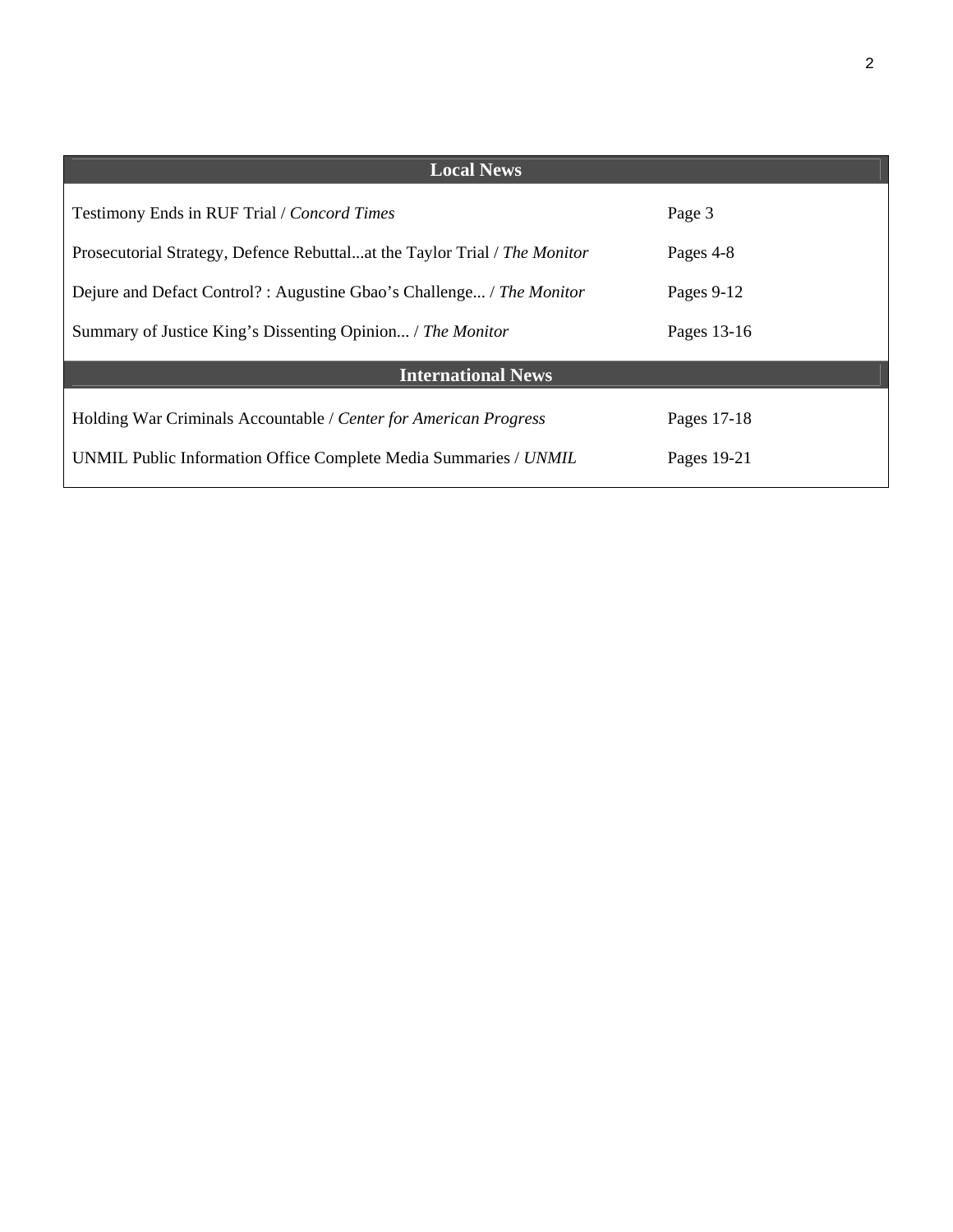Concord Times Thursday, 26 June 2008

#### **Testimony ends in RUF trial** The Defence concluded  $\mathbf{s}$ tep Defence witnesses, 59 forward in their case late Tuesday in witnesses were called by completing its mandate. counsel for Sesay, while the trial of three former The trial  $\alpha$ The leaders of Sierra Leone's counsel for Kallon called Prosecutor vs. Issa Revolutionary United Hassan Sesay, Morris 22 witnesses, and counsel Front (RUF). An Expert for Gbao called eight Kallon and Augustine witnesses. Three of the Witness, called jointly by Gbao opened in Freetown counsel for First Accused witnesses were common on 5 July 2004. The to Sesay and Kallon, and Issa Sesay and Third Judges of Trial Chamber Accused Augustine Gbao, one was common to Sesay I heard testimony from was the last witness to and Gbao. 86 witnesses during the Final trial briefs are due testify in the RUF trial Prosecution case, by 29 July 2008 and oral and also before the Court including one called at the in Freetown, as the

Special Court for Sierra Leone takes a significant behest of the Defence. 85 witnesses were called by the Defence. Of the 85

arguments will take place on 4-5 August, prior to the Court's judicial recess.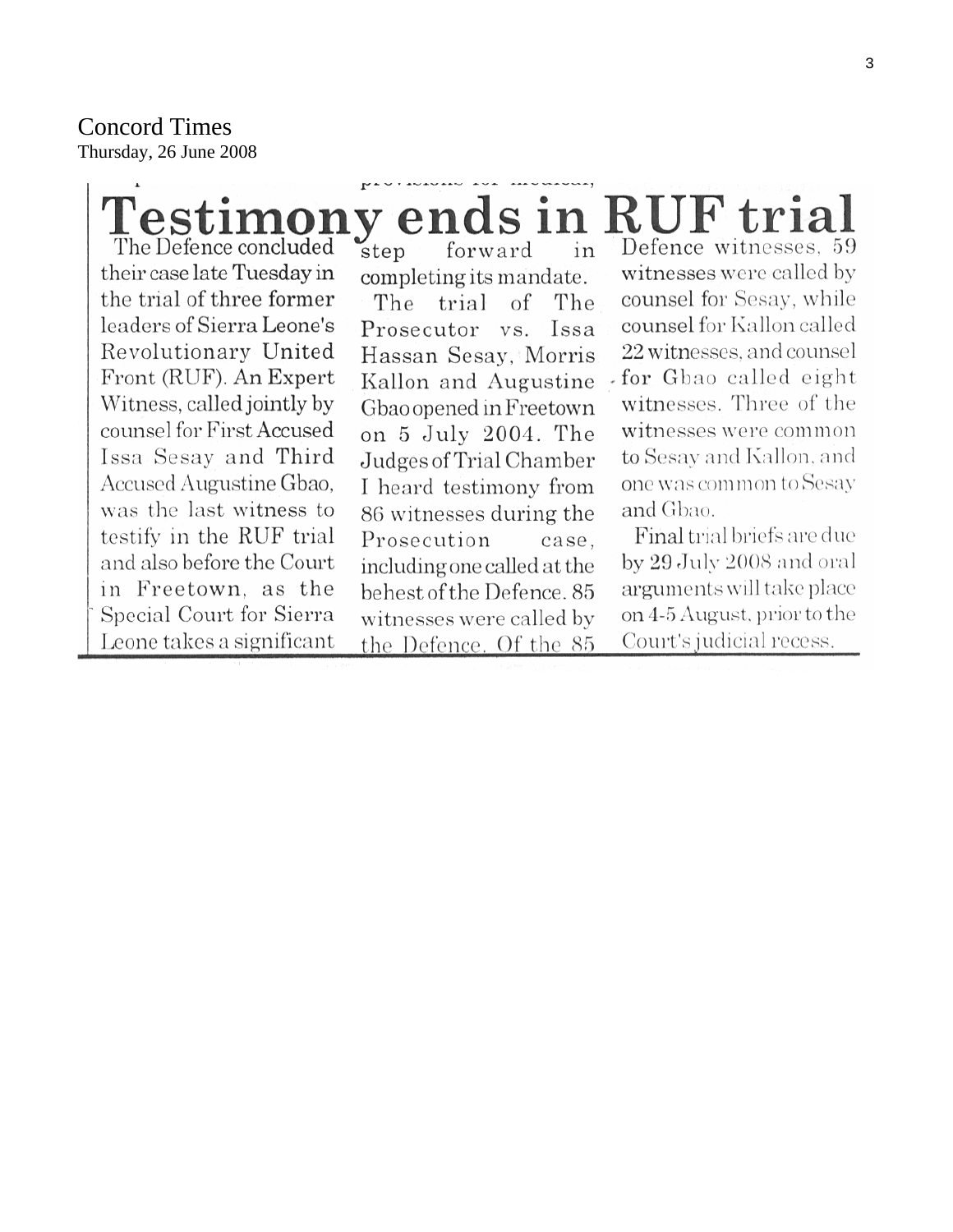# The Monitor

June 2008

# **Prosecutorial Strategy, Defence Rebuttal and Moses Blah's Testimony at the Taylor Trial**

# **Introduction**

Since beginning to hear testimony from Prosecution witnesses in January 2008, the trial of the Prosecutor of the Special Court for Sierra Leone vs. Charles Ghankay Taylor has proceeded at a steady pace, with the Prosecution calling 30 out of around 72 scheduled witnesses so far. This article will provide a brief overview of the strategies pursued by the Prosecution during direct examination and the Defense Counsel during cross-examination to date. It will then discuss the testimony given to the Special Court by former Vice-President of Liberia, Moses Zeh Blah, in May of 2008.

The indictment against the former President of Liberia, Charles Taylor, charges him with individual criminal responsibility for the Crimes Against Humanity of murder, rape, sexual slavery, enslavement and other inhumane acts. It further charges Taylor with Violations of Article 3 Common to the Geneva Conventions and of Additional Protocol II, specifically acts of terrorism, violence to life, health and physical or mental well-being of persons, in particular murder and cruel treatment, outrages upon personal dignity, and pillage. Lastly Taylor is indicted for committing Other Serious Violations

of International Humanitarian Law, specifically conscripting or enlisting children under the age of 15 years into armed forces or groups, or using them to participate actively in hostilities. The indictment charges Taylor both with direct individual criminal responsibility, in ordering instigating, committing, planning or aiding and abetting these crimes, and with superior or command responsibility over subordinate members of the RUF, AFRC and/or Liberian fighters who committed such acts. The particular crimes alleged occurred between 1996 and 2002.

# **Prosecutorial Strategy**

Through direct examination of the witnesses called to date, the Prosecution has sought to establish three key elements in order to prove the charges alleged in the indictment. First, the Prosecution has sought to provide details of atrocities committed in Sierra Leone through direct examination of so-called 'crime base' witnesses.

Second, and most crucial to its case, the Prosecution has endeavored to link Charles Taylor to crimes committed in Sierra Leone since 30 November 1996, the period over which the Special Court has jurisdiction. This has been done through direct examination of so-called 'linkage witnesses.' In particular, the Prosecution has elicited testimony from linkage witnesses to establish the command structure of the NPFL, the RUF, and the AFRC. It has then sought to demonstrate Taylor's position within this hierarchy and his alleged ability to give orders to or assist RUF commanders. The Prosecution has also attempted to establish that Taylor was aware or had knowledge of the crimes being committed in Sierra Leone.

Third, the Prosecution has stressed the role of diamonds and arms and ammunition in the Sierra Leonean conflict, in order to further demonstrate a connection between Taylor and the overall conflict. In an effort to establish that Taylor directly supplied and financed many of the RUF and AFRC forces, the Prosecution has elicited testimony intended to prove that Taylor provided arms and ammunition to the RUF in exchange for diamonds, and thus directly profited from the mining of diamonds overseen by RUF commanders.

# **Defence Rebuttal**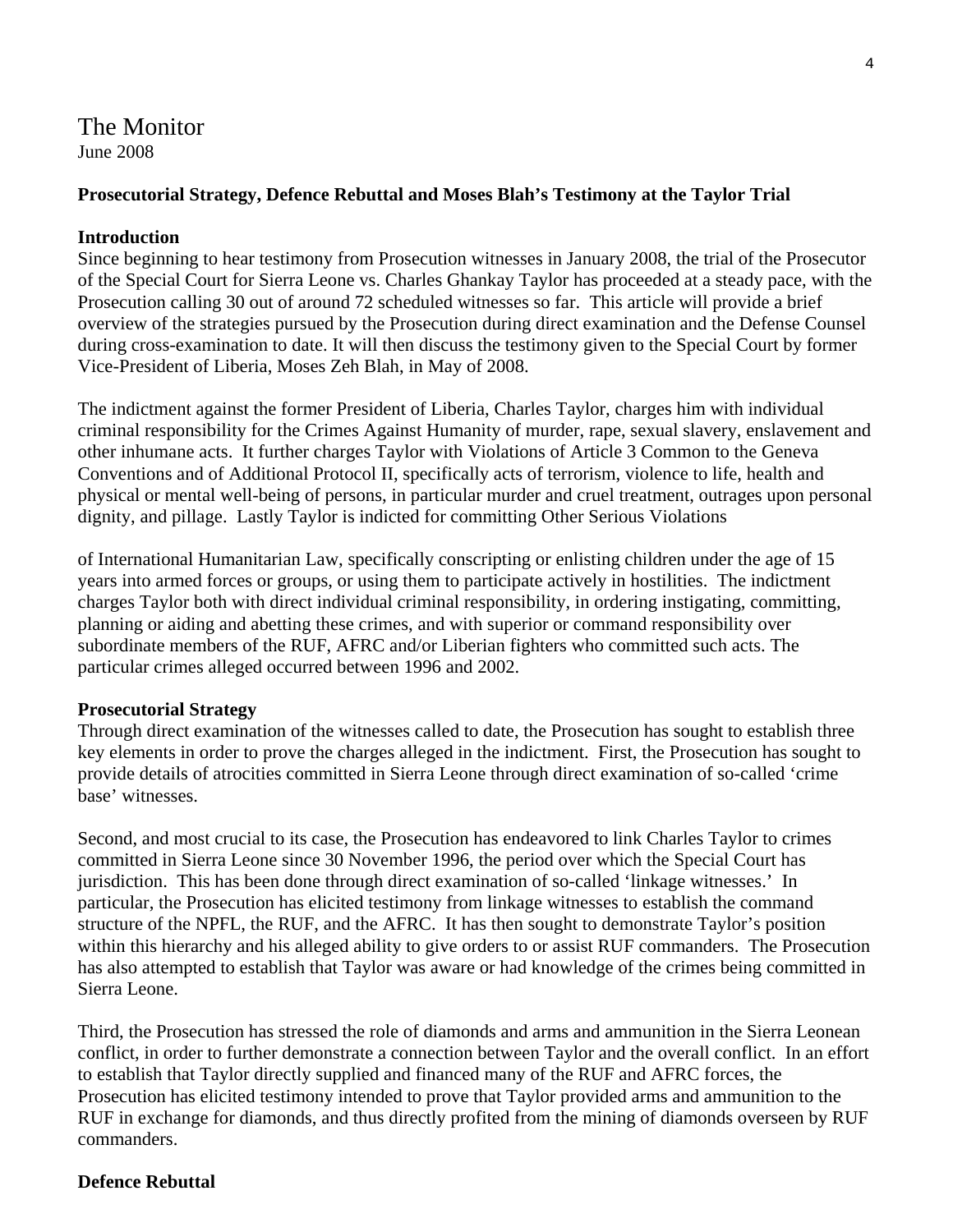During cross-examination of the Prosecution's witnesses, the Defense Counsel for Charles Taylor has pursued four primary strategies. First, the Defense has sought to challenge the relevance and admissibility of evidence that details crimes occurring outside the temporal and geographical scope of Taylor's indictment and the jurisdiction of the Special Court. This is particularly important given that much of the testimony heard to date details atrocities committed by Liberians that occurred either before 1996 or outside of Sierra Leone. The Prosecution has responded by arguing that such evidence is relevant in terms establishing the widespread and systematic nature of the crimes, as well as helping to establish Taylor's requisite mens rea – that is intent, knowledge, or awareness that such crimes were occurring in Sierra Leone. Trial Chamber II, Justice Teresa Doherty presiding, has sided with the Prosecution on the relevance of such evidence.

Second, the Defense has sought to undermine the alleged connections between Charles Taylor and the command structure of the RUF, thus weakening his link with atrocities committed in Sierra Leone by the RUF. It has done so primarily by eliciting testimony indicating that Charles Taylor merely advised commanders in the RUF, that he had little if no control over activities occurring in Sierra Leone, and that he never directly ordered the commission of atrocities. In addition, the Defense has emphasized the constructive role Taylor played in the negotiations over the Lome Agreement as well as the system of discipline he established within the NPFL itself.

Third, the Defense has pursued a strategy of undermining each witness's credibility. The Defense has spent considerable time reviewing prior statements given by the witnesses to the Office of the Prosecutor (OTP), emphasizing inconsistencies between these statements and testimony provided in Court and suggesting possible reasons for changes in statements over time. The Defense has alleged, among other things, that the Prosecutor's office has engaged in unprofessional conduct during its preparatory sessions by coaching or prompting the witness to 'remember' evidence not previously provided in statements. It has also highlighted the fact that the witnesses were given multiple opportunities to make corrections to these statements during proofing sessions, and that changes in statements only occurred after related testimony was given by other witnesses. In effect, the Defense is alleging that the Prosecution is leading its witnesses to provide testimony that is consistent with and supportive of testimony given by previous witnesses.

The Defense has also sought to undermine the credibility of witnesses by scrutinizing the relationship of each witness with the Office of the Prosecutor, particularly in regards to payments made by the OTP to the witness in exchange for testifying before the Special Court. Most witnesses have maintained that they only received reimbursements from the OTP for travel expenses related to testifying, but the Defense is still implying that some witnesses may have been paid by the OTP to testify. In addition, the Defense has attempted to undermine witness credibility by connecting each witness to the alleged crimes. At times, this amounts to cross-examination directed at whether the witness him or herself actually engaged in any of the atrocities alleged.

Lastly, the Defense has pursued a strategy of de-emphasizing the importance of diamonds exchanged for arms and ammunition, by highlighting other sources of supplies (aside from Liberia and/or Charles Taylor) upon which the RUF relied. In particular, the Defense has focused on the provision of arms and ammunition by Libya, Burkina Faso and ULIMO forces, as well as the capture of supplies from towns raided. It has also attempted to implicate other diamond and arms dealers living in Sierra Leone during the time of the conflict, including Israeli and Lebanese nationals.

### **Moses Blah's Testimony**

One of the most publicized witnesses called to date, Moses Zeh Blah, the Prosecution's 26th witness, testified before the Special Court from 14 May to 21 May 2008. Blah had served as Adjutant General of the NPFL, Inspector General of the NPFL, Liberia's ambassador to Libya and Tunisia, Vice President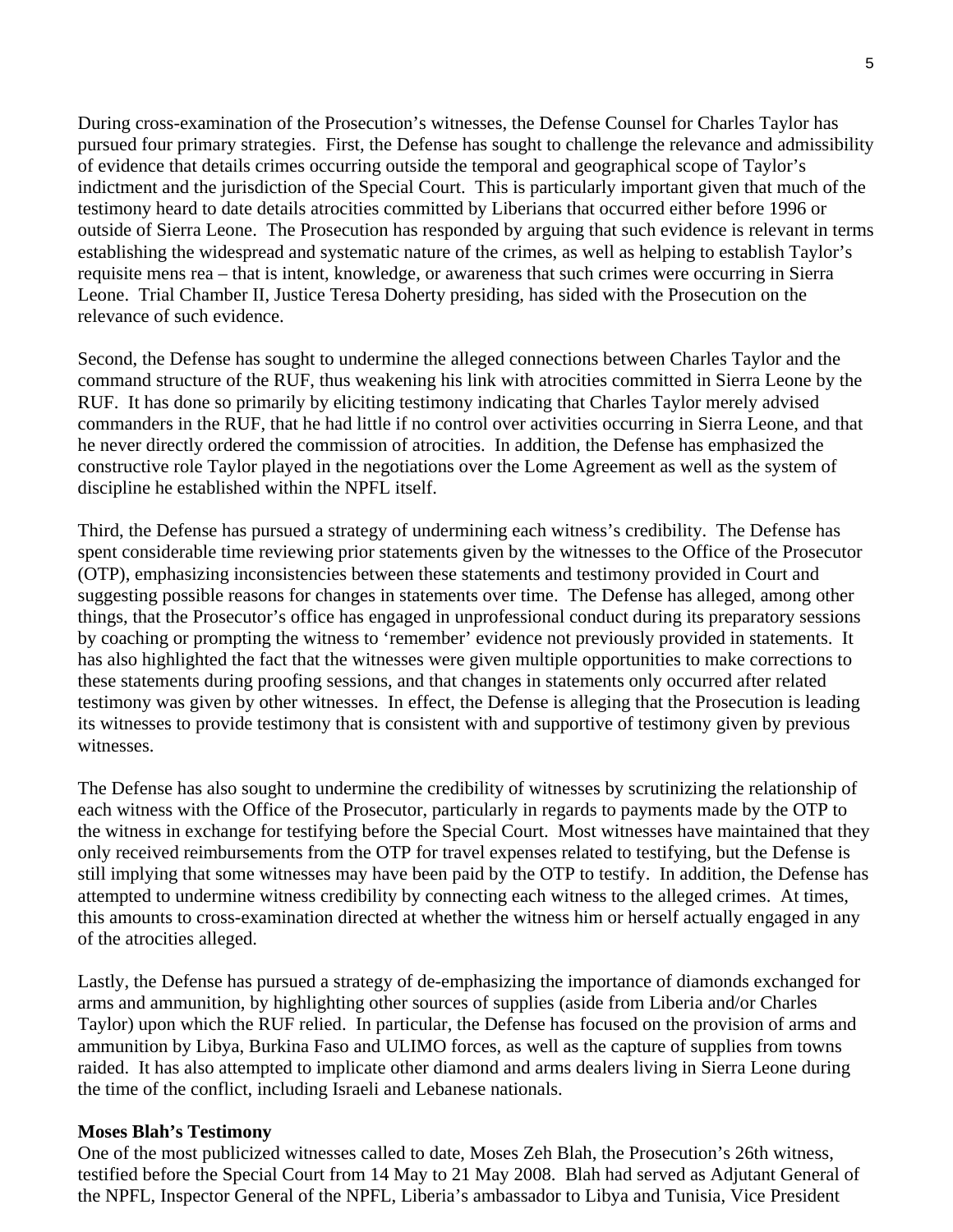under Taylor, as well as President of Liberia for a brief period when Taylor resigned in 2003. Blah testified in English and waived all prior protective measures. Chief Prosecutor Stephen Rapp conducted the direct examination, and Lead Defense Counsel Courtenay Griffiths conducted the cross-examination.

During direct examination, Blah first provided testimony about Taylor's involvement with and the command structure of the NPFL. He testified about the first time he met Taylor during military training in Tripoli, Libya. In Libya, Blah had trained with a group of Gambians, as well as a small group of Sierra Leoneans including Foday Sankoh. Blah testified that Sankoh referred to Taylor as "chief," though at this time Taylor did not meet with the other nationalities training in the camp. Blah recounted that the first time he saw Taylor, he introduced himself as "chief" and named the soldiers the National Patriotic Front of Liberia. Taylor later appointed Blah as Adjutant General of the NPFL.

Blah testified that the group of Liberians in Tripoli returned to Burkina Faso for a year and then relocated to the Ivory Coast. Blah was in Libya awaiting weapons and ammunition when he heard from the Libyans that Taylor had invaded Liberia with shotguns and cutlasses in late December 1989.

In 1990, Taylor appointed Blah as Inspector General of the NPFL. As Inspector General, Blah was to investigate anyone who committed illegal acts, such as killing civilians, looting and raping. Those found guilty would be punished, though only Taylor could authorize executions. Blah was also not permitted to investigate Executive Mansion Guards. He did testify about complaints that Executive Mansion Guards abused civilians and that the commander of the Marine Unit ate human flesh, though claimed that he did not pursue investigations out of fear of Taylor's reaction.

According to Blah, in 1991 Foday Sankoh was in Liberia and complained to him that the NPFL soldiers were committing atrocities in Sierra Leone, including raping women, killing civilians, and looting. After Sankoh discussed this with Taylor, Taylor allegedly told Blah that "[t]his type of thing must happen if you are fighting a war," and that Taylor would withdraw his men if Sankoh pursued this complaint further.

After Taylor was elected President in 1997, he appointed Blah ambassador to Libya and Tunisia. In 2000, Blah became Vice President of Liberia under Taylor. He testified that during this time, Benjamin Yeaten was the director of Taylor's Special Security Service (SSS) and the head of the battle group "Jungle Fire," within which ZigZag Marzah was a commander. Blah stated that Yeaten was more powerful than himself but not more powerful than Charles Taylor. He also recalled Benjamin Yeaten's involvement in atrocities, and stated that Yeaten was never punished for these acts.

Blah provided testimony concerning the provision of weapons to the NPFL by Libya. When asked about the relationships between Taylor and the Presidents of Libya and Burkina Faso, Blah testified that Gaddafi provided the training in Libya, some arms and other support, and that Blaise Campoare and Taylor were friends. Blah also recalled a number of arms shipments from Libya and Burkina Faso to Liberia, and testified that arms were usually stored at White Flower (Taylor's residence in Monrovia) when Taylor was President. Blah explained that his lack of knowledge of other arms deals was the result of his position as Vice President and its focus on state matters, which kept him "very far away" from arms and ammunition or security matters.

Blah also provided testimony about alleged connections between Taylor and the RUF, specifically concerning the role played by NPFL forces in Sierra Leone. Blah learned that 'Kuwait' was the code name for Sierra Leone, and that there were NPFL soldiers fighting alongside the RUF in 'Kuwait.' He also learned that once NPFL soldiers were inside Sierra Leone, they were headed by Foday Sankoh because he was the one in control of the RUF.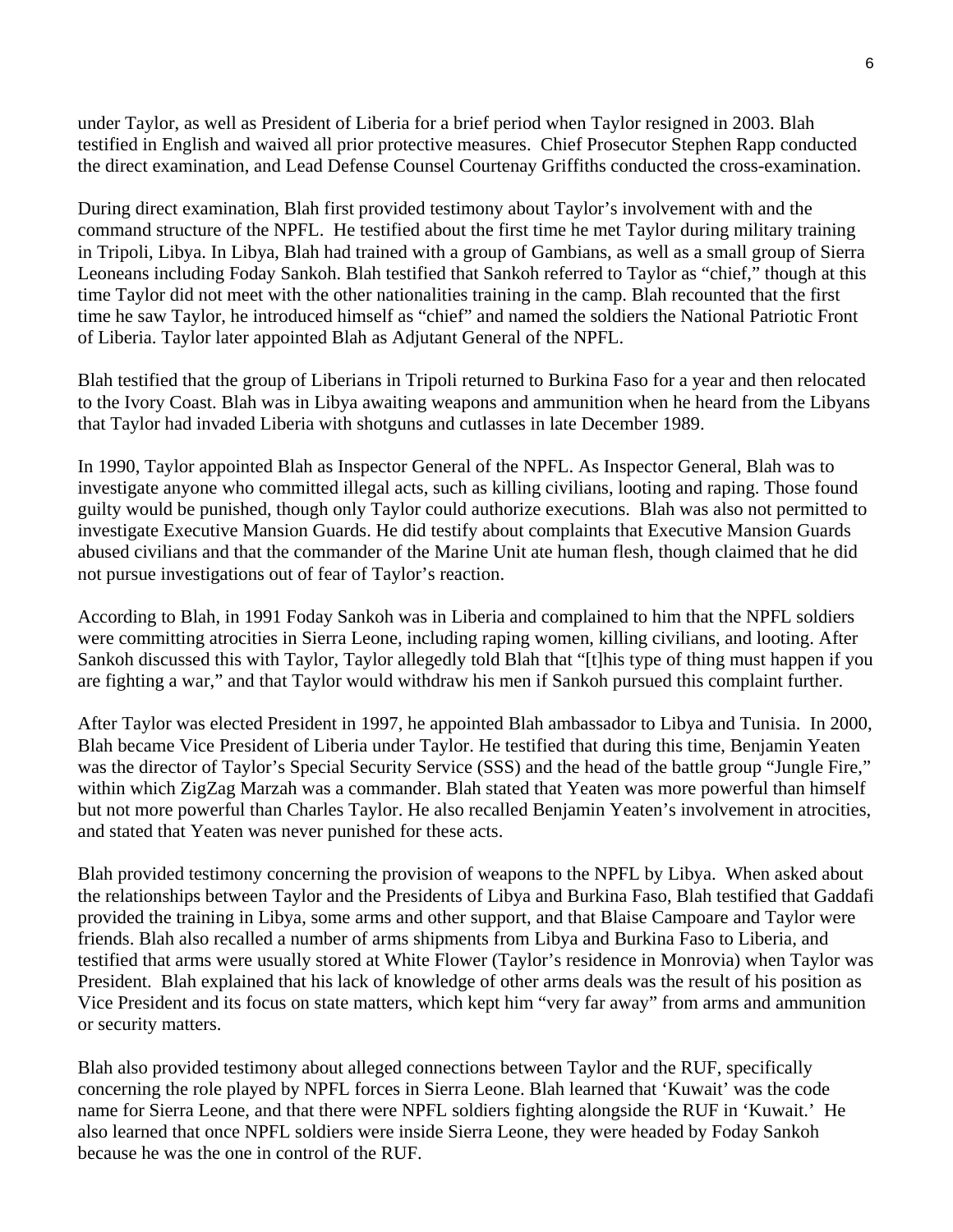Blah further testified about connections between Taylor's inner circle and high-level AFRC and RUF commanders. For instance, Blah recalled that Sierra Leoneans led by Sam Bockarie fought with Benjamin Yeaten against LURD forces. The witness stated that he first met Bockarie at Yeaten's house and that Bockarie was often in Liberia. Blah also recounted one occasion during Taylor's presidency when Johnny Paul Koroma, Sankoh, and Bockarie came to Liberia for Taylor to settle a dispute among them. Blah then stated that on May 5, 2002 he met with Yeaten and saw Bockarie's dead body in the back of a truck alongside another decapitated body. Yeaten allegedly told him that the dead body was the 'mission' he was on, apparently to "destroy evidence." When Blah reported the incident to Taylor, Taylor said that this was a military matter and none of his business. Blah claimed that Yeaten killed Bockarie so that Taylor's government would not be seen as supporters of the RUF, and that Bockarie had been choked to death. After being shown a BBC report on Sam Bockarie's death, Blah corrected the year in which this occurred to 2003.

During cross-examination, Defense Counsel Courtenay Griffiths sought to undermine the allegation that Charles Taylor was engaged in military operations in Sierra Leone by contrasting Blah's close relationship to Taylor with the fact that Blah could not provide any direct or first-hand knowledge of Taylor's participation in any criminal acts or connections with the AFRC and RUF. Mr. Griffiths also questioned why, despite Blah's position and access to information, he had no direct knowledge of arms supplied by Taylor to the AFRC or RUF, financial support provided by Taylor to the AFRC or RUF, diamond transactions with Taylor, radio communications between Taylor and the AFRC or RUF, or instructions by Taylor to senior RUF commanders about military operations within Sierra Leone. Blah stated that he did not know about arms shipments because such knowledge was not part of his job duties, but he did know Liberians were fighting in Sierra Leone.

Defense Counsel also sought to undermine the credibility of Blah's testimony, by implying that Blah's relationship with Taylor might implicate Blah in the alleged crimes. In response, Blah emphasized that as Vice President, he had very limited authority and that any orders he gave came from Taylor. Mr. Griffiths also emphasized Blah's insistence that the Prosecution grant him immunity before he would cooperate. He then implicated Blah in Bockarie's murder by using autopsy reports to discredit Blah's description of Bockarie's body and by implying that it was Blah's responsibility to remove Bockarie from Liberia. Finally, Mr. Griffiths questioned Blah regarding payments he received following his interviews with the Prosecution.

Defense Counsel then sought to undermine the allegation that Charles Taylor, as head of the NPFL, had any control over the conflict in Sierra Leone. Mr. Griffiths highlighted the artificial nature of borders in Africa and the multiple ethnic groups that cut across national boundaries, such as Mandingos, Gios, Manos, and Krahns, implying that it is virtually impossible to police these borders. Defense also emphasized the lack of overall control within the NPFL, and the fact that most NPFL soldiers were not paid.

Mr. Griffiths undermined the possibility that Taylor could have supplied arms to rebels in Sierra Leone by noting that ULIMO controlled the border between Sierra Leone and Liberia from 1992 until 1997. In addition, in 1994 both ECOMOG and UNMIL forces had a widespread presence in Liberia and instituted checkpoints and roadblocks on all major routes and the airport. Blah did admit that from 1992 to 1997 NPFL did not have enough arms for itself, much less enough to supply Sierra Leonean rebel groups. While Blah noted that it was not impossible for the NPFL to transport large quantities of arms because ECOMOG would take monetary bribes, he also confirmed that ULIMO fighters were selling their arms across the border to Sierra Leone during this period.

The Defense Counsel attempted to portray Taylor's management of the NPFL as both legal and professional. For instance, Mr. Griffiths asked Blah about a tribunal established by Taylor to try crimes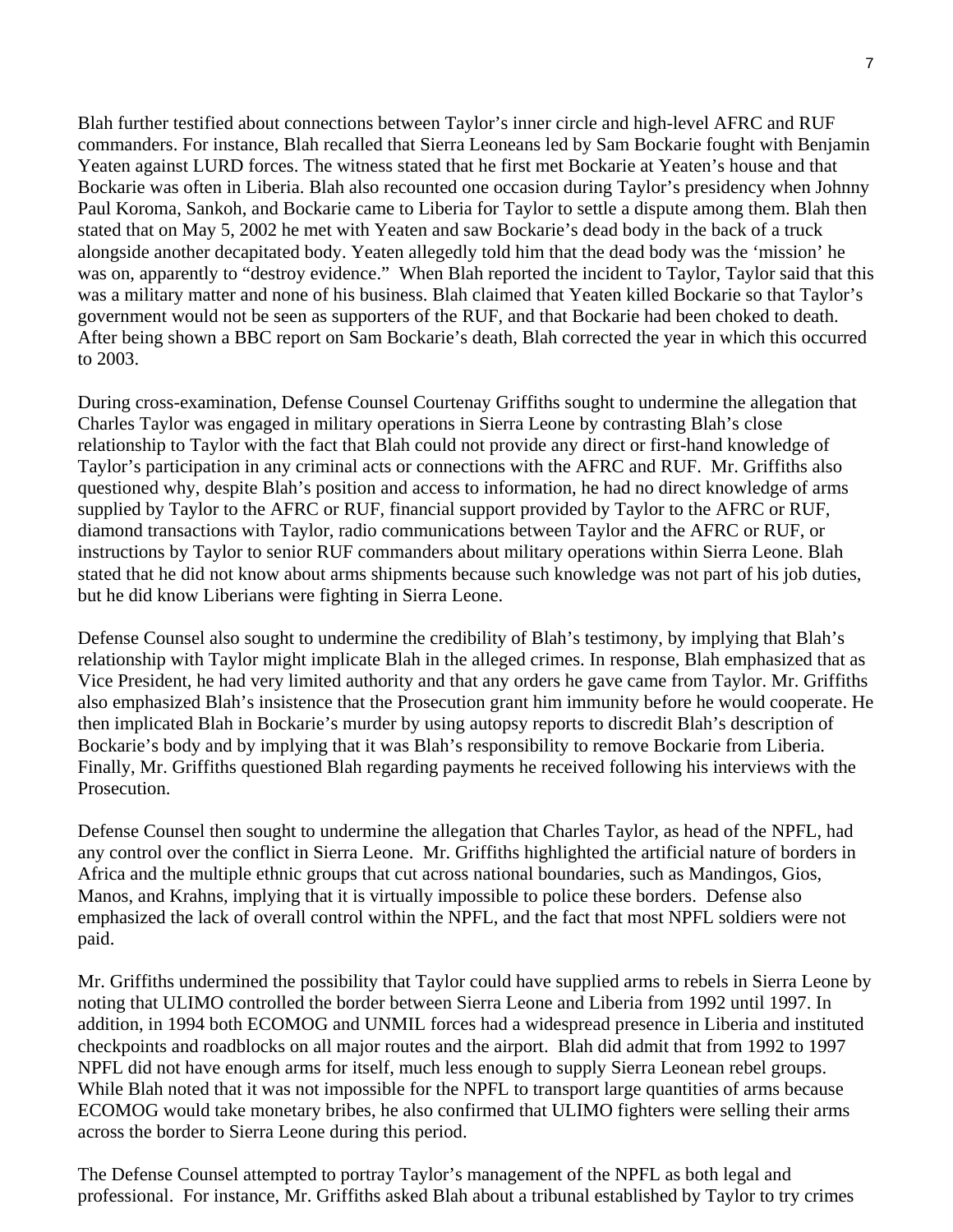committed by NPFL soldiers in an attempt to impose the rule of law. Blah noted, however, that the NPFL faced difficulties as time went on and the tribunal dissolved. Yet he did confirm that amputations were not a feature of the Liberian civil war.

In an effort to cast doubt upon Taylor's control over or support for the RUF, the Defense noted Taylor's active role in promoting peace talks in the region. For instance, Blah testified that Taylor wanted peace in Sierra Leone and worked to finalize the Lome agreement, and that Blah had accompanied Taylor to Togo to discuss bringing peace to Sierra Leone. Blah further noted that Taylor had requested the UN to deploy troops between Liberia and Sierra Leone in 1998 to reassure the world that Liberia was not involved in the Sierra Leonean conflict and that Taylor had officially declared that Liberia would not be used as a base to destabilize any neighboring country.

Moses Blah is the most senior figure to testify in the trial against Charles Taylor in the Special Court to date. However, he only agreed to testify after receiving a subpoena to do so. Before traveling to the Hague to testify, he told the BBC Program Focus on Africa that he was only going to tell the truth and he had "nothing personal against President Taylor - we worked together almost like brothers; we had a revolution going together, so I don't think I'm going to betray him."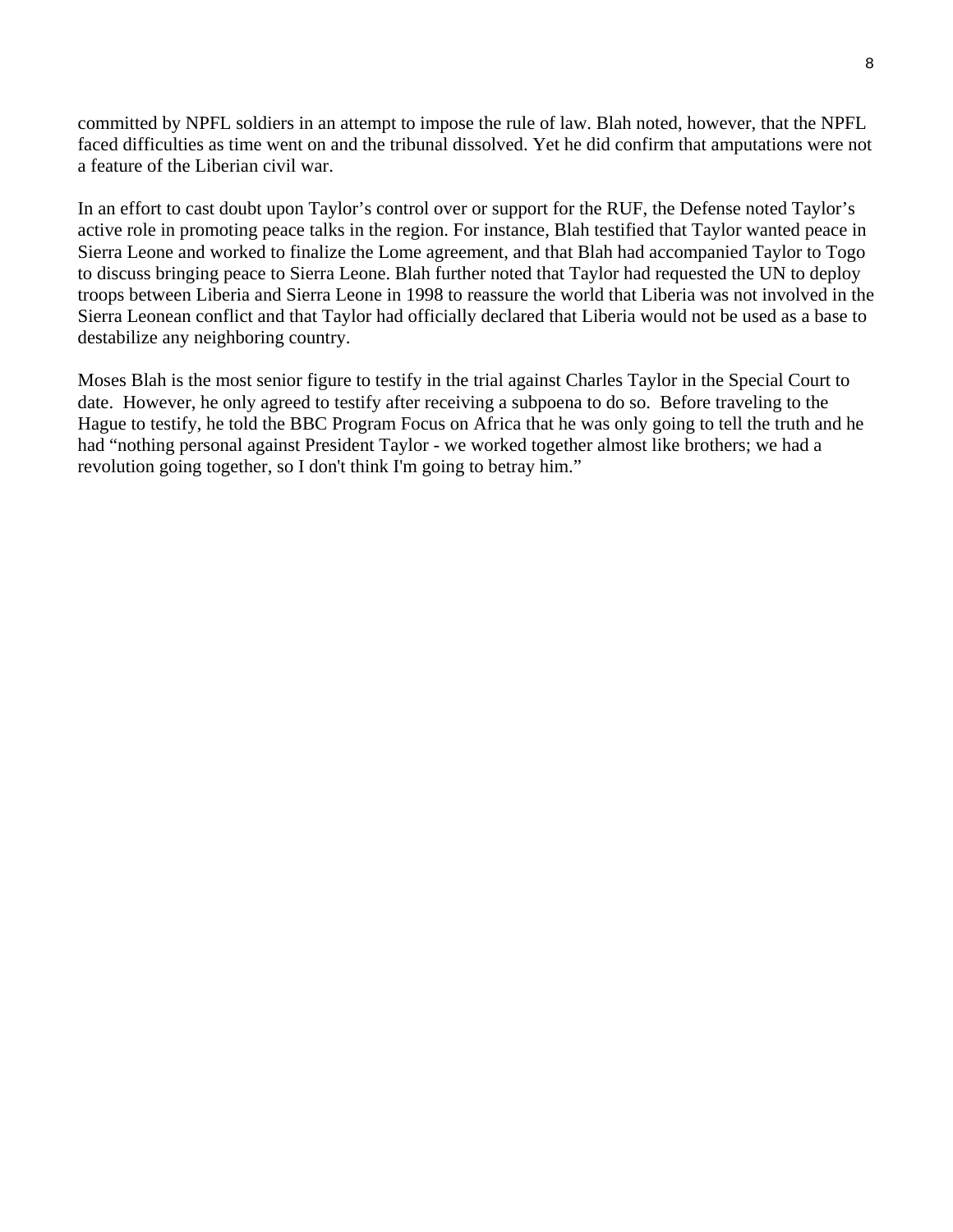The Monitor June 2008

# **Dejure and Defact Control? : Augustine Gbao's Challenge to Command Responsibility**

#### By Alison Welcher

After an extended break to allow for a Plenary meeting of all the Special Court judges, Trial Chamber I resumed action on June 2, 2008, picking up where it left off in the RUF trial. Since that time, the defense for the Third Accused, Augustine Gbao, has been presenting its case before the court. To support its case, the Gbao team has been calling witnesses to testify about Gbao's general popularity among and goodwill toward civilians, specific instances where Gbao acted to save civilians from renegade soldiers, and Gbao's fear of the front lines. Further, perhaps most importantly in relation to the charges in the RUF indictment, the Gbao defense team has both explicitly and implicitly renounced the allegation that Gbao had command, or superior, responsibility over RUF rebels committing crimes throughout Kailahun and Bombali Districts where he was stationed, much less over rebels throughout the RUF as a whole.

The RUF indictment, amended as of August 2006, alleges that Gbao was overall commander of the RUF's Internal Defense Unit (IDU) prior to the coup. It further charges him with being the senior RUF commander in control of Kailahun Town, Kailahun District, between 1996 and 1998, and joint commander of AFRC/RUF forces in Makeni, Bombali District, between March 1999 and January 2002. Finally, the indictment charges that Gbao was the overall security commander in the AFRC/RUF forces, meaning that he was in command of all intelligence and security units, between mid 1998 and January 2002 . Rather than challenging allegations regarding Gbao's named positions within the RUF hierarchy, the Gbao defense has instead sought to flesh out exactly what these roles entailed. In doing so, the strategy of Gbao's defense team has been to portray him as a man with very little actual authority over RUF soldiers and to further argue that whenever Gbao did choose to exercise the little authority he had, he did so in ways that effectively punished or prevented the misbehavior of troublesome rebels toward civilians. Thus, the Gbao defense has consistently battled two prongs of the three-pronged test for command responsibility in international criminal law: (1) that Gbao did not stand as a superior in a superiorsubordinate relationship over those committing crimes and (2) that even if Gbao was in such a relationship, he fulfilled his duties to prevent and punish criminal behavior at the hands of his subordinates.

To provide some background, in international criminal law generally, and as it is codified in the Statute for the Special Court of Sierra Leone, there are various modes of individual criminal responsibility, or ways that one can be held liable for crimes that have been committed. The most traditional way to be convicted of a crime is to commit it yourself. However, as is true in Sierra Leone itself, one can also be held guilty in international criminal law for less direct acts, such as planning, instigating or ordering a crime . Additionally, one can be held individually liable for the acts of one's subordinate, even if they are done on the independent initiative of that subordinate: this is command responsibility. Article 6(3) of the Statute for the SCSL emphasizes three pre-requisites to a finding of command responsibility:

(1) the Prosecutor must establish the superior-subordinate relationship,

(2) the Superior must have had knowledge of or had reason to know that the subordinate was about to commit a crime or has committed the crime AND

(3) the Superior must have failed to take necessary and reasonable action to prevent the crime or to punish the subordinate for the action or inaction committed .

The test for a superior-subordinate relationship, long applied by international tribunals, is that of effective control. However, there is no easy way to summarize how this test is applied or what set of factors constitutes effective control. Instead, it must be applied on a case-by-case basis for every incident and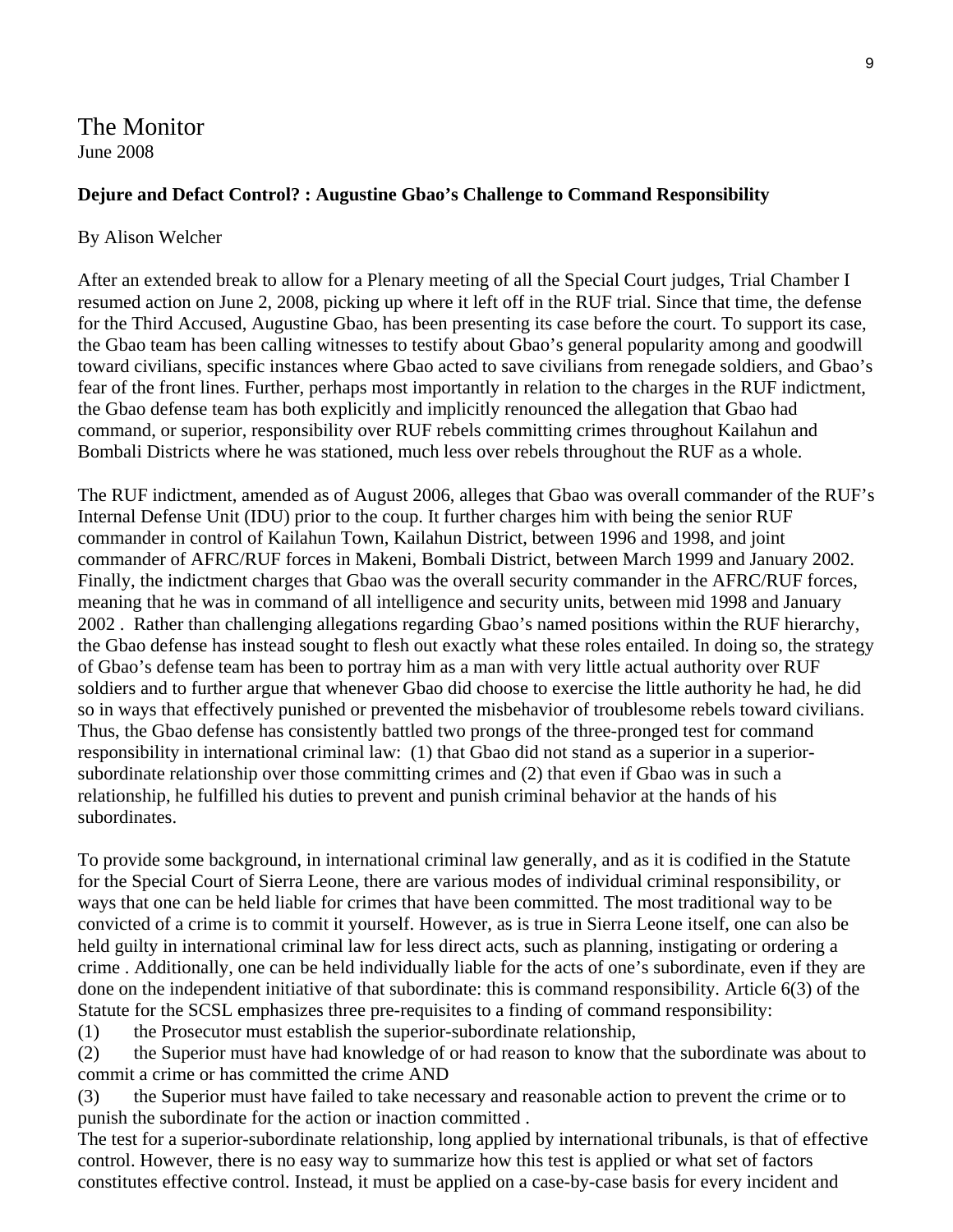location out of which charges arise. Still, in the case of Augustine Gbao, a look at the past decisions of the SCSL trial and appeals chambers may shed some light on the defense team's strategy and the decision that is to come.

In its decision in the CDF case, Trial Chamber I (composed of the same three judges who are now trying Issa Sesay, Morris Kallon and the subject of this article, Augustine Gbao) articulated at length the principles it had adopted from the ICTY and other sources in outlining its legal understanding of command responsibility. The judgment went on to state that the basis of the superior-subordinate relationship is a "de jure or a de facto capacity to prevent the commission of a crime by a subordinate or to punish the offender of the crime after the crime has been committed. " De jure power in itself is not conclusive of whether such a relationship exists, although it may be relevant as evidence; the effective control test must be still be satisfied independently . Mere substantial influence or persuasive authority that falls short of effective control is insufficient for a finding of superior responsibility . This understanding of the effective control test was upheld by the Appeals Court against challenges by the CDF Accused and holds important implications for the Gbao defense. On the face of the indictment, Gbao had de jure control over RUF combatants. As overall security commander, it would appear to an outside observer that he would have had power over all security units and would be actively involved in ordering and carrying out punishments. Most people would probably also assume he held a great deal of authority as overall IDU commander, even if only limited to IDU agents and actions. Since the IDU allegedly handled instances of combatant misconduct, Gbao would have stood in a position to prevent and punish such actions. However, Gbao's defense has been to contest pre-conceived notions such as this and to have witnesses testify that in actuality, Gbao did little more as IDU commander than receive reports and make recommendations to his superiors; once he did so, matters were out of his hands. The defense contends that Gbao could not issue orders to anyone beside IDU field agents and that his main job was to ensure that the units functioned properly. It is further alleged by the Gbao defense that as overall security commander, he had no additional powers in deciding the outcome of serious investigations, and his only distinctive duty was to pass on joint security board recommendations to senior commanders. Finally, the Gbao defense has called several witnesses to speak to the fact that Gbao was not respected by RUF combatants, was not involved in military planning or activities, and was even derogatorily referred to as "Damn Bloody Civilian" for his fear of the front lines.

Skipping ahead to the third prong of the test for command responsibility, Trial Chamber I stated in its CDF judgment that a superior will be liable if he (or she) failed to take measures that are within his (or her) material ability . Trial Chamber I, alluding to a precedent from the Nuremberg Tribunals, also articulated a number of factors that speak to the ability of a superior to prevent a crime, including securing reports that military actions have been carried out in accordance with international law; issuing orders aimed at bringing relevant practices into accord with the laws of war; protesting against or criticizing criminal action; taking disciplinary measures to prevent the commission of atrocities by troops under one's command, and insisting before a superior authority that immediate action be taken . As for the duty to punish crimes that have been perpetrated, the court said this included the obligation to investigate an alleged crime to assist in the determination of the proper course of conduct to be adopted and to take active steps to ensure the offender is punished. The superior may exercise his own powers of sanction, or if he lacks such powers, report the offender to competent authorities . Again, Augustine Gbao's defense team has called witnesses who can either recall specific instances where Gbao investigated and handled RUF combatant misconduct or can speak to his lack of ability to hand down anything more than minor punishments or recommendations for more serious punishments. Additionally, the defense has painted a picture of a man seriously concerned with abiding by international law and conducting fair and thorough investigations. Thus, defense witnesses have described times when Gbao was reprimanded by Sam Bockarie for taking too long in an investigation or when Gbao lectured soldiers on the proper conduct under the laws of war and the RUF ideology. Witnesses have also recalled specific instances where Gbao freed women forced into marriage or punished soldiers for looting or stealing. Finally, the defense has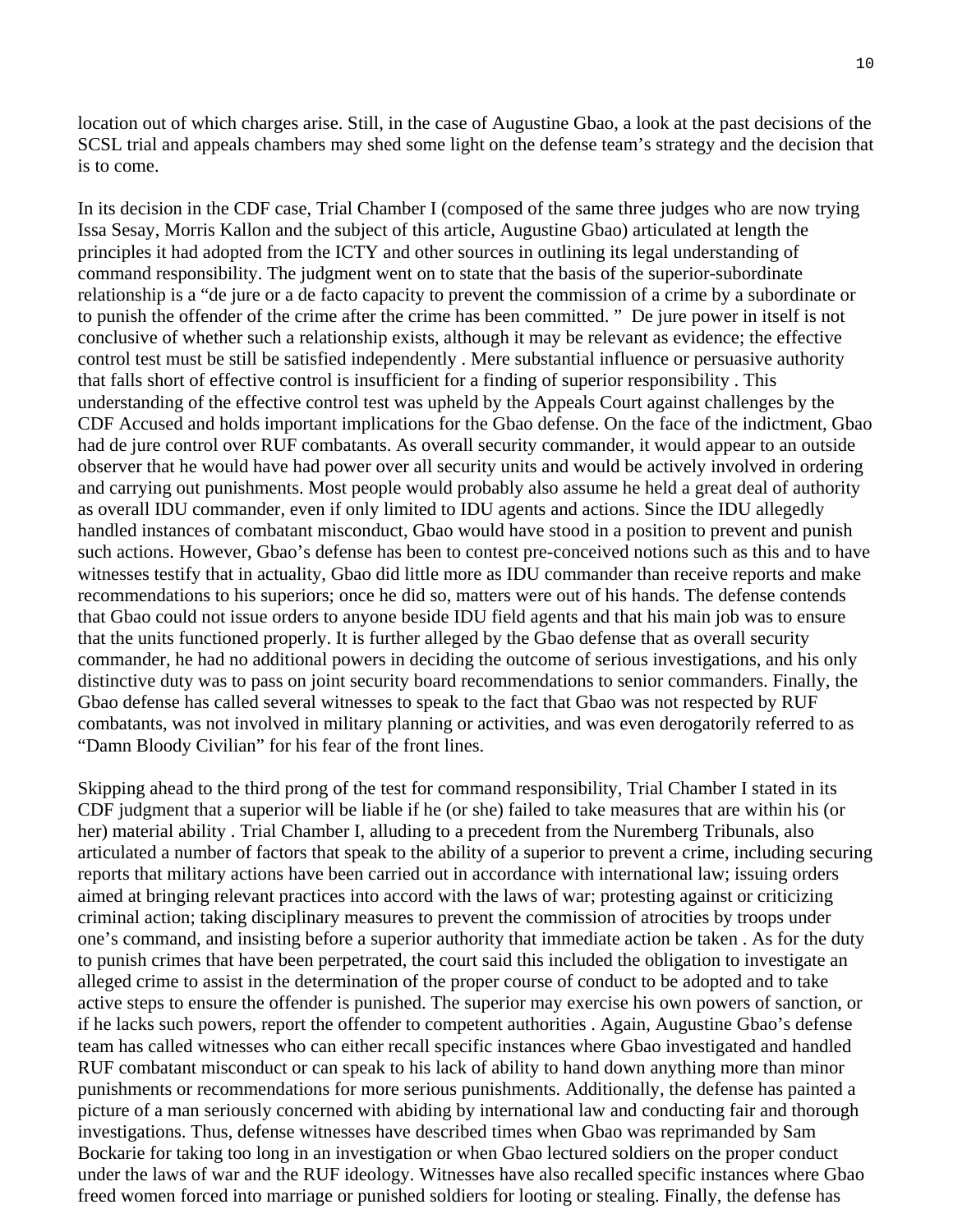called witnesses to refute allegations of Gbao's involvement in major violations of international law, including the killing of 65 Kamajors and the hostage-taking of UNAMSIL personnel. Instead, the defense has claimed that Gbao advised against both these occurrences and did his best to make sure they did not take place.

Despite his alleged role as one of the senior commanders of RUF, Augustine Gbao stands in somewhat marked contrast to his co-accused. While Issa Sesay is the alleged interim leader of the RUF and Morris Kallon is an alleged former battlefield commander, Gbao did not take on a similar military role. In many ways, Gbao is most like Allieu Kondewa, one of the accused (and convicted) in the CDF case. By all accounts, Kondewa was not a fighter, and he never went to war or the front lines . Yet, he had command over the Kamajors in that they believed he possessed mystical powers that could protect them. Kondewa was also part of the National Coordinating Committee, the highest administrative body of the CDF. Still, Trial Chamber I found Kondewa to be a superior with effective control in a few of the districts where crimes allegedly occurred, citing evidence such as Kondewa's authority to issue oral and written directives to the Kamajors in that area, order investigations for misconduct, hold court hearings and threaten the imposition of sanctions of a "terrible death" on the Kamajors . Based on this power, the Trial Chamber concluded that he had the duty to ensure that an effective mechanism was in place in those areas so that his subordinates would in fact comply with his orders.

On appeal, the Appeals Chamber upheld the finding that Kondewa had superior responsibility for atrocities committed in Bonthe . However, in regards to Trial Chamber I finding similar responsibility in Moyamba District, the Appeals Chamber held that Kondewa's de jure status as High Priest of all the Kamajors did not by itself give Kondewa effective control over the Kamajors . Since the only other evidence that the trial court had relied on was the statements made by the alleged perpetrators, who identified themselves as "Kondewa's Kamajors," and the use of a vehicle by Kondewa, the Appeals Chamber held that it could not be concluded beyond a reasonable doubt that Kondewa stood in a position of effective control over Kamajors in that area .

While there was no belief among RUF combatants that Gbao held supernatural powers, he, like Kondewa, stood in a different kind of role than the other Accused. While he may not have had the respect of combatants, they knew that he stood for authority and law and order, which is part of why they did not want to like him. In this way, the Gbao defense strategy may have actually undermined itself by contesting more than one prong of the test for command responsibility. In arguing not just that Gbao did not have authority, but also that he did his best to command law and order, the defense may have made it easier for the trial court to decide that Gbao did indeed have the power to stop and to punish combatant misconduct, a power stemming from his position as superior. Recent witnesses for Gbao have told stories of how the mere threat of reporting to Gbao stopped rebels trying to misbehave in their tracks, or of how such bad conduct stopped in the presence of Gbao, as is allegedly the case in Makeni in mid-1998. These witnesses may lead the court to conclude that despite not being liked by fighters, Gbao stood in a position of effective control over them, that he knew or had reason to know of their misbehavior, and that he simply did not do enough to prevent or to punish their actions. Thus, the determination of whether Gbao is responsible for numerous atrocities under article 6(3) will largely turn on Trial Chamber I's view as to just how far Gbao's ability to affect combatant behavior extended.

Having had its judgment on Kondewa's superior responsibility in Moyamba District overturned by the Appeals Chamber for not being supported by the evidence cited, Trial Chamber I is likely to closely scrutinize how far Gbao's "effective control" extended, and over whom specifically he had this control. Precedents have found superior responsibility even where subordinates have a reputation for unpredictability or being difficult to control. Also, concurrent command does not vitiate the individual responsibility of any of the commanders , meaning that Gbao does not have to be proven to be the only, or even the main, commander in an area. Still, in light of the Appeals Chamber's statements in the CDF case,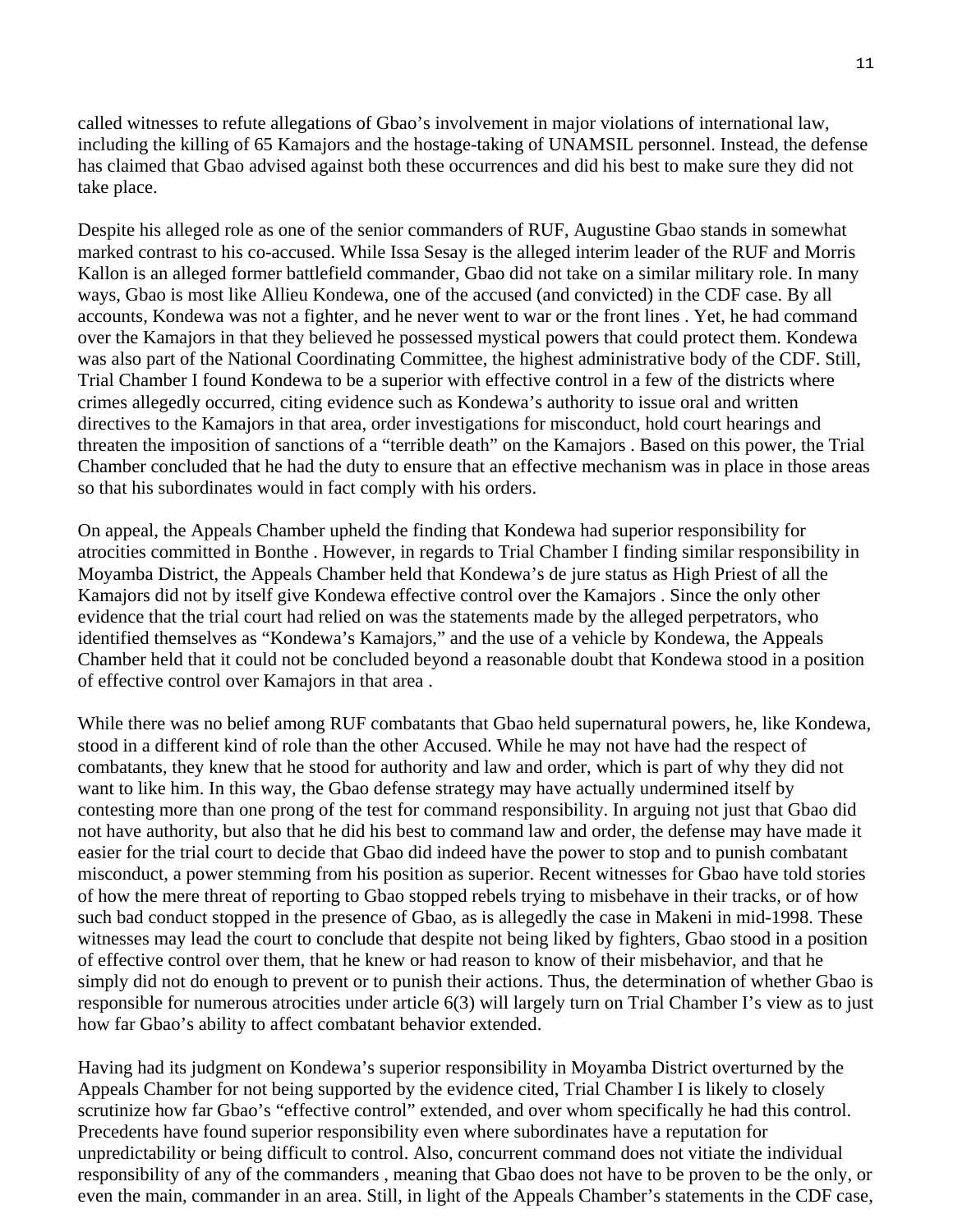Trial Chamber I will want to back any finding of superior responsibility for Gbao with substantial evidence of such a relationship, evidence that extends far beyond mere de jure authority and that speaks to both how he viewed himself and how he was actually perceived by combatants.

If Trial Chamber I does make such a finding, the Appeals Chamber seems to have agreed with allowing a broad reading of what constitutes a failure to prevent and punish criminal acts. Going back to Kondewa's case, Trial Chamber I found that Kondewa did exercise command responsibility in Bonthe, a finding upheld by the Appeals Chamber. The trial court stated that this responsibility included the duty to set up an effective mechanism to ensure that subordinates complied with his orders. After hearing testimony as to the widespread occurrence of abuses by all parties involved, Trial Chamber I was surely aware of the great difficulty of such a task. Yet, the court still found it appropriate to hold Kondewa liable for not doing so. Such a mindset suggests that if Trial Chamber I does find Gbao had command responsibility over certain areas, the court will not be particularly moved by those instances in which Gbao did allegedly make sure things were set right; instead it will hold him to a very high standard of acting to prevent and punish.

The reader may wonder why proving a superior-subordinate relationship is so important. One of the main reasons is the difficulty in proving that the accused committed, ordered, planned, etc., the allegation at hand. With crimes occurring over many years and locations, and with most documentary evidence either non-existent or long-destroyed, it can become very difficult to prove beyond a reasonable doubt that a defendant played a direct role in the commission of a crime. Thus, superior responsibility is a way of holding those who stand in positions of authority accountable for crimes that arise out of their overall directives or their actions in setting up a hierarchy of persons to carry out orders. In many ways, command responsibility is related to the Special Court's mandate to try those who "bear the greatest responsibility " for the atrocities committed during the long civil war. Augustine Gbao's unique relationship to the war as one who was charged with maintaining order and upholding the RUF ideology makes such an analysis all the more interesting. Trial Chamber I's handling of his case, especially if it finds his defense a credible one, may have important implications for establishing how diligent potentially law-abiding superiors must be in controlling the independent behavior of subordinates, and what standard they will be held to under international criminal law.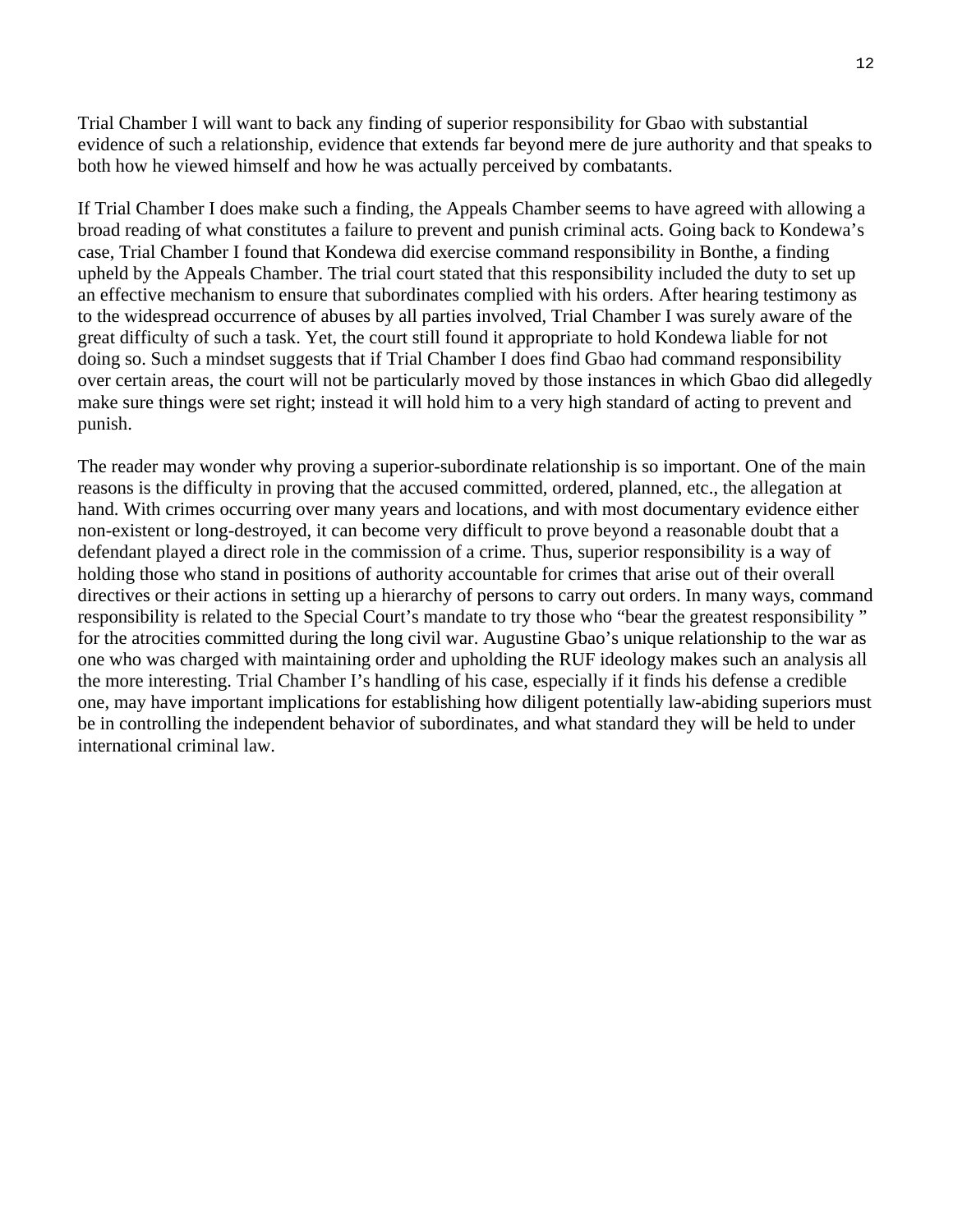The Monitor June 2008

# **Summary of Justice King's Dissenting Opinion in the CDF Appeals Judgement**

# By Cosette Creamer

On Wednesday 28th May 2008, the Appeals Chamber of the Special Court for Sierra Leone, before Honourable Justice George Gelaga King presiding, delivered its judgment in the appeals case of The Prosecutor against Moinina Fofana and Allieu Kondewa, former leaders of the Civil Defence Forces (CDF). For a more detailed summary of the Appeals Judgment, see the SLCMP May 2008 newsletter. The Honourable Justice George Gelaga King wrote a partially dissenting opinion, expressing his disagreement with three aspects of the Appeals Judgment: (a) the reversal of the Trial Chamber's acquittal of both accused for charges of the crimes against humanity of murder and other inhumane acts; (b) the decision to uphold the Trial Chamber's guilty verdicts for the war crimes of violence to life, health and physical or mental well-being of persons, in particular murder and cruel treatment; and (c) the revision of the Trial Chamber's sentencing decision.

The first point of disagreement between Justice King and the majority opinion of the Appeals Chamber concerns the meaning of the general element of a crime against humanity, that the crime occurred in the context of an attack 'directed against any civilian population.' The Trial Chamber had entered findings of not guilty for Counts 1 and 3, charging crimes against humanity of murder and other inhumane acts. A majority of the Appeals Chamber, with Justice George Gelaga King and Justice Jon Kamanda partially dissenting, reversed these decisions and entered guilty findings for both counts. In order to prove the commission of a crime against humanity, the Prosecution needed to prove beyond a reasonable

doubt that attacks by the CDF and the Kamajors were directed "against any civilian population."

This is a general or 'chapeau' requirement for crimes against humanity that must be proven in addition to the actual commission of the specific crime, i.e. murder. The Trial Chamber found that the Prosecution had not established this requirement based on evidence adduced that attacks by the CDF and the Kamajors were directed against rebels, and the Prosecution's admission that the CDF and the Kamajors "fought for the restoration of democracy."

In its Appeals Brief, the Prosecution submitted that the Trial Chamber erred in finding that the CDF 'fought for the restoration of democracy' because this is not and should not be a material consideration in determining whether or not crimes against humanity were committed, given that international humanitarian law applies equally to all parties in a conflict. In their Response Briefs, the Defense Counsels maintained that CDF attacks were never directed against the civilian population but against military targets, and that the CDF's policy was never to terrorize civilians, since this would be contrary to protecting civilians from rebel forces, the main purpose behind the establishment of the CDF. The Defense also argued that many acts of the Kamajors were isolated, random and unauthorized by the CDF.

The Trial Chamber, in defining 'directed against any civilian population,' adopted the dictum of the ICTY Appeals Chamber decision in Kunarac et al that the civilian population must be the primary, rather than incidental, object of an attack. In his dissenting opinion, Justice King first considers whether the finding that the CDF was 'fighting for the restoration of democracy' is a material consideration in determining whether a civilian population is the primary object of an attack. While he agrees with the Prosecution's contention that international humanitarian law applies equally to all sides of a conflict, he does not think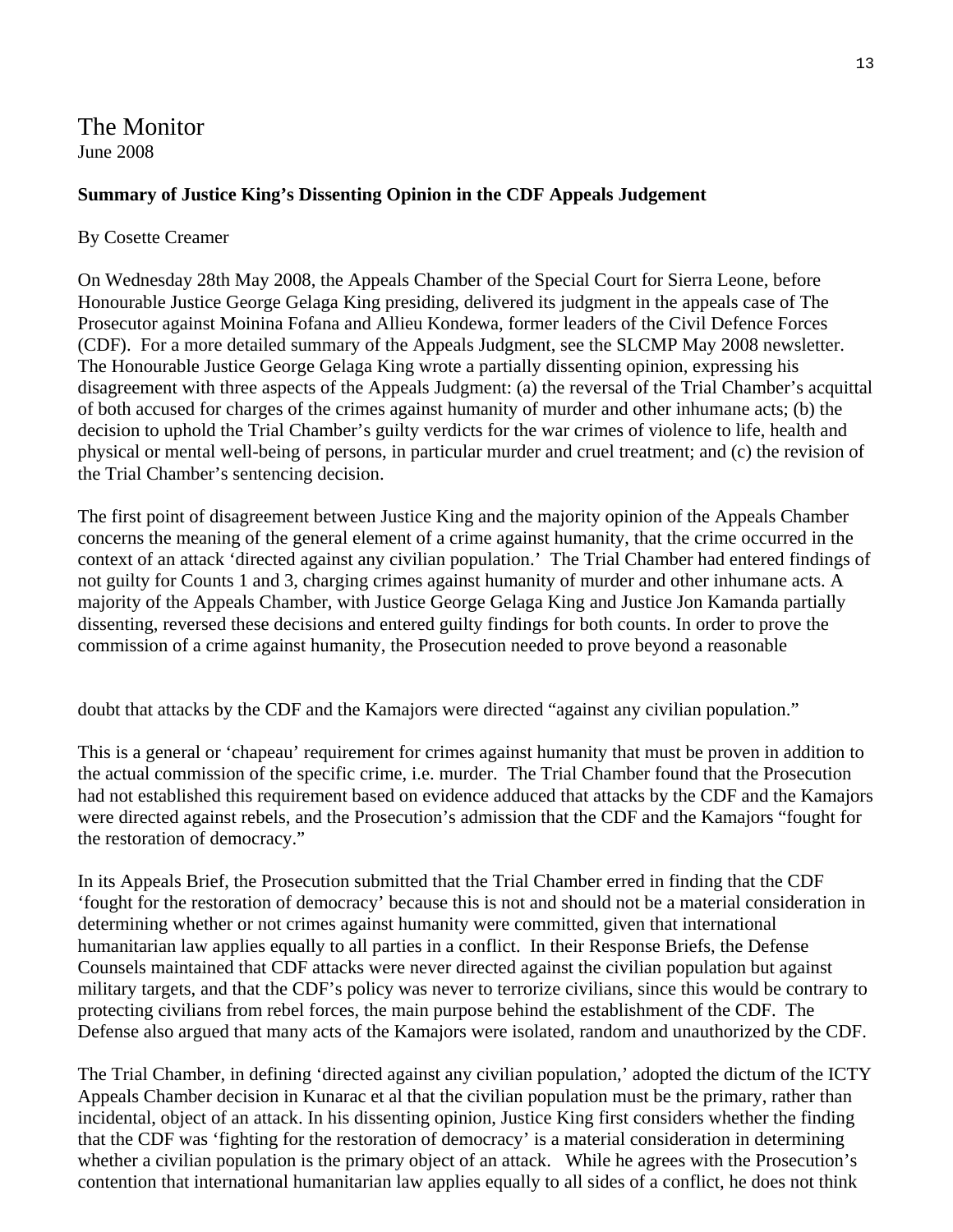the Trial Chamber was necessarily referring to which side of the conflict was in the right. For him, the Trial Chamber was actually referring to the fact that the object of attacks by the CDF and the Kamajors was the AFRC and the rebels, in order to defeat them and restore the elected government. For Justice King, this is a relevant factor in evaluating the "totality of the evidence" to determine whether or not the attacks were primarily directed against civilians or, alternatively, rebel forces.

Justice King agrees with the Trial Chamber's findings that the relevant attacks were military operations with military objectives. He expresses the view that the Appeals Chamber should not usurp the Trial Chamber's power to enter findings of fact since the Appeals Chamber has not heard nor evaluated the credibility of the evidence itself. Justice King argues that the Trial Chamber relied on relevant legal authority and principles, particularly the ICTY Appeals Chamber decision in Kunarac et al, and he therefore disagrees with the Appeals Chamber's contention that "the Trial Chamber's conclusion in regard to the [directed against requirement] is devoid of articulation of its reasoning." He also disagrees with the Prosecution's charge that it is "apparent" from the Trial Chamber's findings that it considered, as a matter of law, that an attack is not "directed against the civilian population if civilians are attacked in the course of attacks directed against opposing forces." Justice King argues that this view cannot be attributed to the Trial Chamber, because it examined all the evidence presented and came to the conclusion that the evidence adduced did not prove beyond reasonable doubt that the civilian population was the primary – as opposed to incidental – object of the attack. He also does not agree with the Appeals Chamber's view that the "Trial Chamber appears to have misdirected itself…by confusing the target of the attack with the purpose of the attack." For Justice King, the Trial Chamber is not guilty of this confusion. Rather, the Trial Chamber was actually saying that the Prosecution had not proven beyond reasonable doubt that the civilian population was the primary object of the attack, and that it had found that the primary target of the attack – regardless of the purpose of the attack – was the AFRC and its allies and not the civilian population.

Justice King's dissent is partly driven by how he interprets the standard of review the Appeals Chamber should apply in considering the Trial Chamber's factual findings. The Appeals Chamber itself stated that the applicable standard of review with regard to issues of fact is extremely deferential and should only be overturned if 'wholly' erroneous or if no reasonable trier of fact would reach the same conclusion. Justice King reiterates that the Appeals Chamber must keep in mind the guiding legal principle on appeals review that "any evaluation that raises a reasonable doubt in the evidence must be resolved in favour of the Accused," and in reversing the Trial Chamber's findings and decision, it has not followed its own standard of review.

Justice King's second point of disagreement is with the Appeals Chamber's decision to uphold the guilty verdicts for the war crimes of murder and cruel treatment, punishable under Article 3(a) of the Statute for the Special Court (Counts 2 and 4). Kondewa was first found guilty under Article 6(3) of the Statute, which provides for superior criminal responsibility if the accused had knowledge that one's subordinate was about to commit such acts, or if subordinates had done so and the superior had failed to take measures to prevent or punish the subordinate. Justice King acknowledges that it is settled law that Article 6(3) liability rests on an understanding of a 'superior' that possesses either de jure or de facto control to prevent or punish a subordinate committing a crime. He also agrees that the applicable test to establish a superior- subordinate relationship is one of effective control, and that this test applies to both military and civilian superiors. Thus, he concurs with the Court's articulation of the legal concept of superior responsibility but disagrees with how it applied the test of effective control to the facts in order establish such responsibility.

Kondewa's appeal also challenged the Trial Court's application of this effective control test in determining whether a superior-subordinate relationship existed between himself and the alleged perpetrators of the crimes in Bonthe District. The Trial Chamber held that based on Kondewa's de jure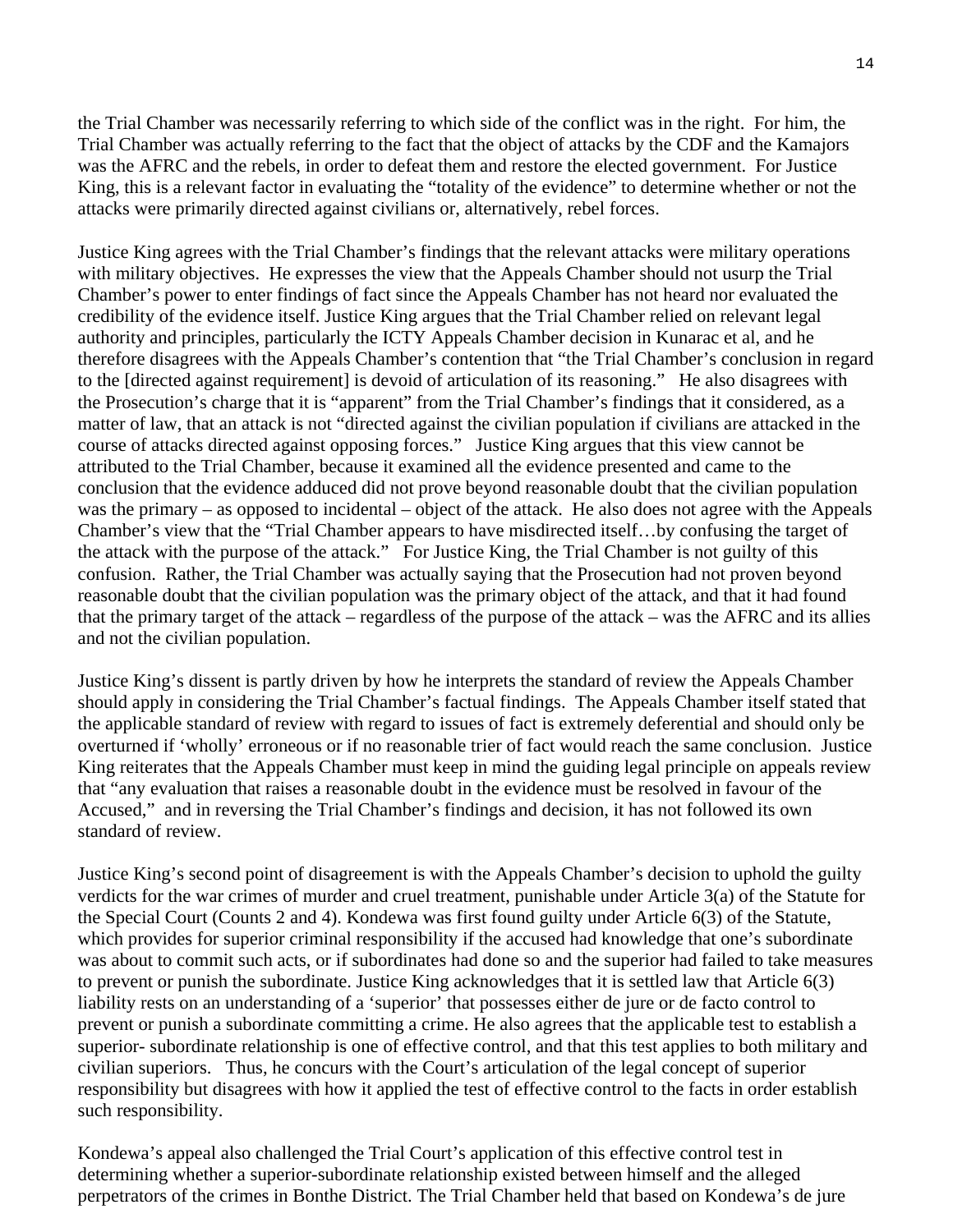status as a "High Priest" and his de facto status as a superior to the Kamajors in Bonthe District, he had exercised effective control over the Kamajors. Justice King argues that this finding by the Trial Chamber relied heavily on Kondewa's status as a "High Priest," and that the Appeals Chamber gave "undue credence" to this finding. He also thinks it ridiculous that on the basis of purporting to be a juju or medicine man, the Court could view Kondewa as a commander in a superior-subordinate relationship with the Kamajors, a finding that is anomalous in international criminal law. In Justice King's opinion, "the roles found to have been performed by Kondewa as 'High Priest' are so ridiculous, preposterous and unreal as to be laughable and not worthy of serious consideration by right-thinking persons in civilised society." Moreover, he doesn't think this finding provides factual foundation for the determination that Kondewa had the legal and material ability to prevent or punish the commission of crimes by the Kamajors. This is particular so in light of evidence that Kondewa never commanded any troops, nor went to the battlefront himself.

Justice King next argues that the Trial Chamber's finding that Kondewa was a de facto superior in Bonthe District contradicts its finding that Kondewa was not a superior for purposes of superior responsibility in Talia/Base Zero, since the latter is in Bonthe District and was "at all material times" the Headquarters of the Kamajors. Additionally, the finding that Kondewa had 'substantial influence' as a High Priest over the Kamajors cannot be equated, in Justice King's view, with the material ability to prevent or punish subordinates for the commission of crimes. He argues that there is no pertinent evidence, direct or indirect, that Kondewa was in a superior relationship to the 'Three Commanders' of the Kamajors, and the Trial Chamber's finding of such a relationship was a 'speculative enterprise' at best. This is further supported by the Trial Chamber's finding that even the Three Commanders could not control the Kamajors. For these reasons, Justice King argues that the Appeals Chamber should not have affirmed the judgment of the Trial Chamber with regard to Counts 2 and 4.

Justice King also disagrees with the Appeals Chamber's decision to uphold the Trial Chamber's finding that Kondewa aided and abetted the commission of war crimes in Tongo. The Trial Chamber found that Kondewa's speech in the December 1997 Passing Out Parade in Talia had a 'substantial effect' on the commission of war crimes by the Kamajors in Tongo, even though these statements were made more than a month before the crimes were committed. The Trial Chamber also found that Kondewa possessed the requisite mens rea for aiding and abetting because he was aware that the Kamajors would commit such war crimes based on knowledge of Hinga Norman's orders and the fact that the Kamajors had committed such crimes in the past. Justice King dissents because he views Kondewa's statements at the Passing Out Parade as 'innocuous' statements of fact. The Trial Chamber, according to Justice King, committed two errors in evaluating the evidence. First, it made no factual finding on the issue of whether any of the Kamajors present during the Passing Out Parade in Talia were actually those who committed war crimes in Tongo over a month later. Second, it drew the wrong inference from the statements made in Talia, which could not be interpreted as commands but as statements of fact.

Justice King ends this section of his dissent by asking: "could it also be said that those of the International Community…who mandated Kondewa, ECOMOG, the Civilian Defence Forces and their allies to fight for the restoration of the democratically elected Government and are, apparently, in a superior/subordinate relationship with Kondewa and others, are guilty of War Crimes?" He contrasts the Appeals Chamber's decision with the decision not to investigate allegations of war crimes made against NATO during the 1999 bombing of Serbia and Kosovo, cautioning that "accusations of double standards might arise." For Justice King, there is also the danger that such a decision will deter future government forces from intervening to address rebel forces or civil warfare. He also agrees with the Trial Chamber's view that a mitigating factor in the case was the fact that the accused were fighting for the restoration of a democratically elected government, and "not any far-fetched thesis about an unwarranted allegation of a so-called 'just war.""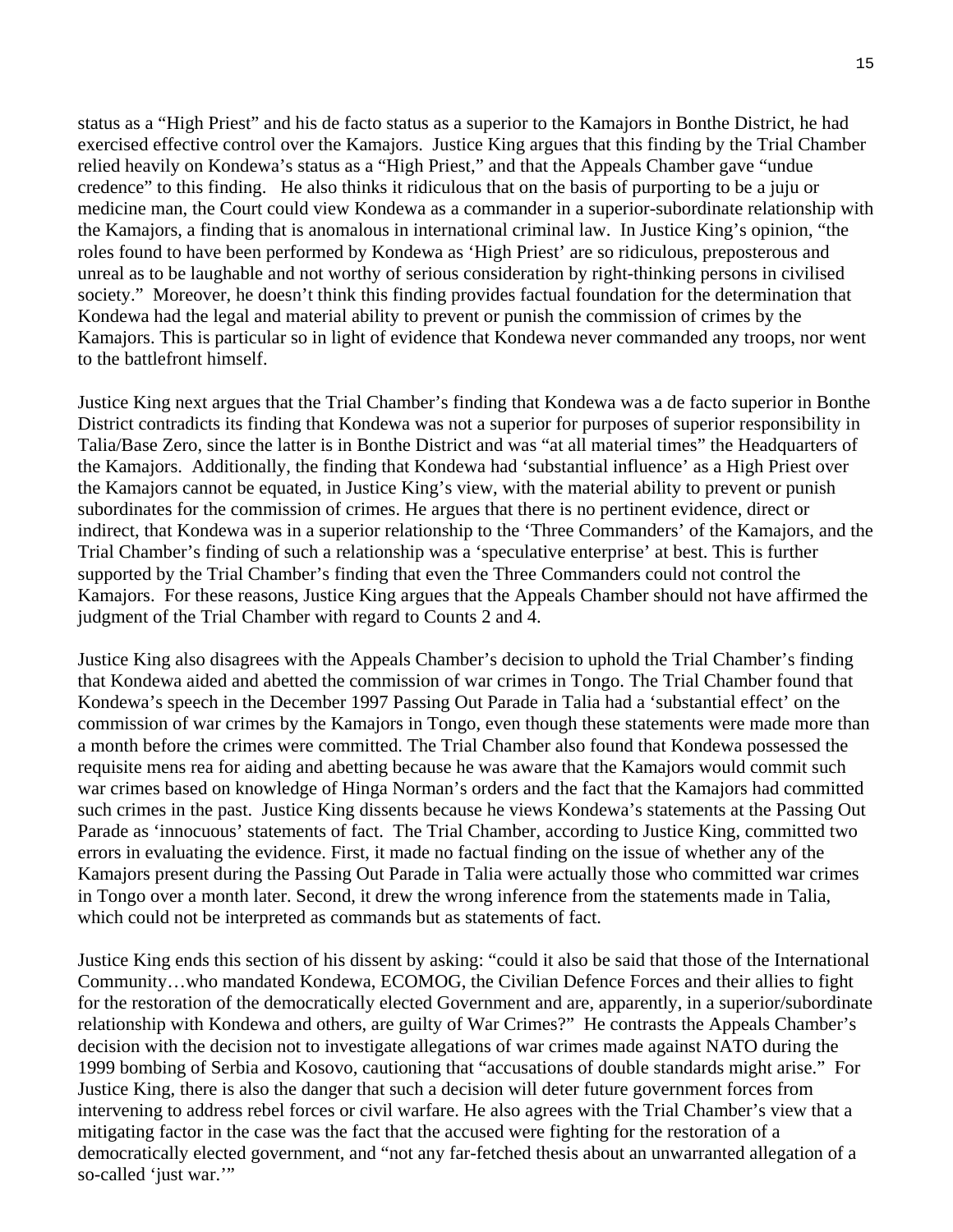Justice King's third point of disagreement is with the Appeals Chamber's sentencing decision, because he believes that the Appeals Chamber interfered with the discretion afforded to the Trial Chamber in determining the appropriate penalties. On appeal, the Prosecution alleged ten errors of the Trial Chamber in its sentencing decision, although the Appeals Chamber gave credence primarily to only one: "treating the 'just cause' of the Accused as a mitigating factor." The Appeals Chamber held that the Trial Chamber erred by considering 'just cause' and 'motive of civic duty' as relevant factors in its sentencing decision, and that the Appeals Chamber thus has the ability to revise these sentences. Justice King dissents on both issues.

Justice King argues that the Trial Chamber did not take into account 'just cause' as a mitigating factor, but rather what the Defense had in fact pleaded – that the fighting was mobilized in order to restore the democratically elected government of President Kabbah. Only the Trial Chamber Justices themselves, in addressing the issue of the defense of necessity raised by Justice Bankole Thompson in his Dissenting Opinion, mention the phrase 'just cause' or 'just war.' Justice King thus appears to be arguing (a) that the Defense never pleaded just cause as a mitigating factor, and thus the Trial Chamber did not consider it as such; and (b) that when the Trial Chamber considered the argument that the CDF and the Kamajors were fighting to restore the democratically elected government as a mitigating factor, this is not equivalent to considering a 'just cause' or 'just war' argument because the Trial Chamber was considering the reasons for the fighting and not necessarily the justness of the cause.

The Trial Chamber also considered the following individual circumstances in reaching its sentencing decision: remorse, lack of formal education or training, subsequent conduct, lack of prior convictions and historical background. It then found no evidence that Fofana or Kondewa joined the conflict for 'selfish reasons' but rather had acted "from a sense of civic duty." In Justice King's opinion, a reasonable person would conclude that the Trial Chamber took into account both the gravity of the offence and the individual circumstances of the accused, and so correctly applied Article 19 of the Statute. For this reason, he dissents with the Majority's view that the Trial Chamber took into consideration factors that it should not have considered in the exercising of its sentencing discretion, and thus the Appeals Chamber did not have the right or the power to substitute its own sentencing discretion.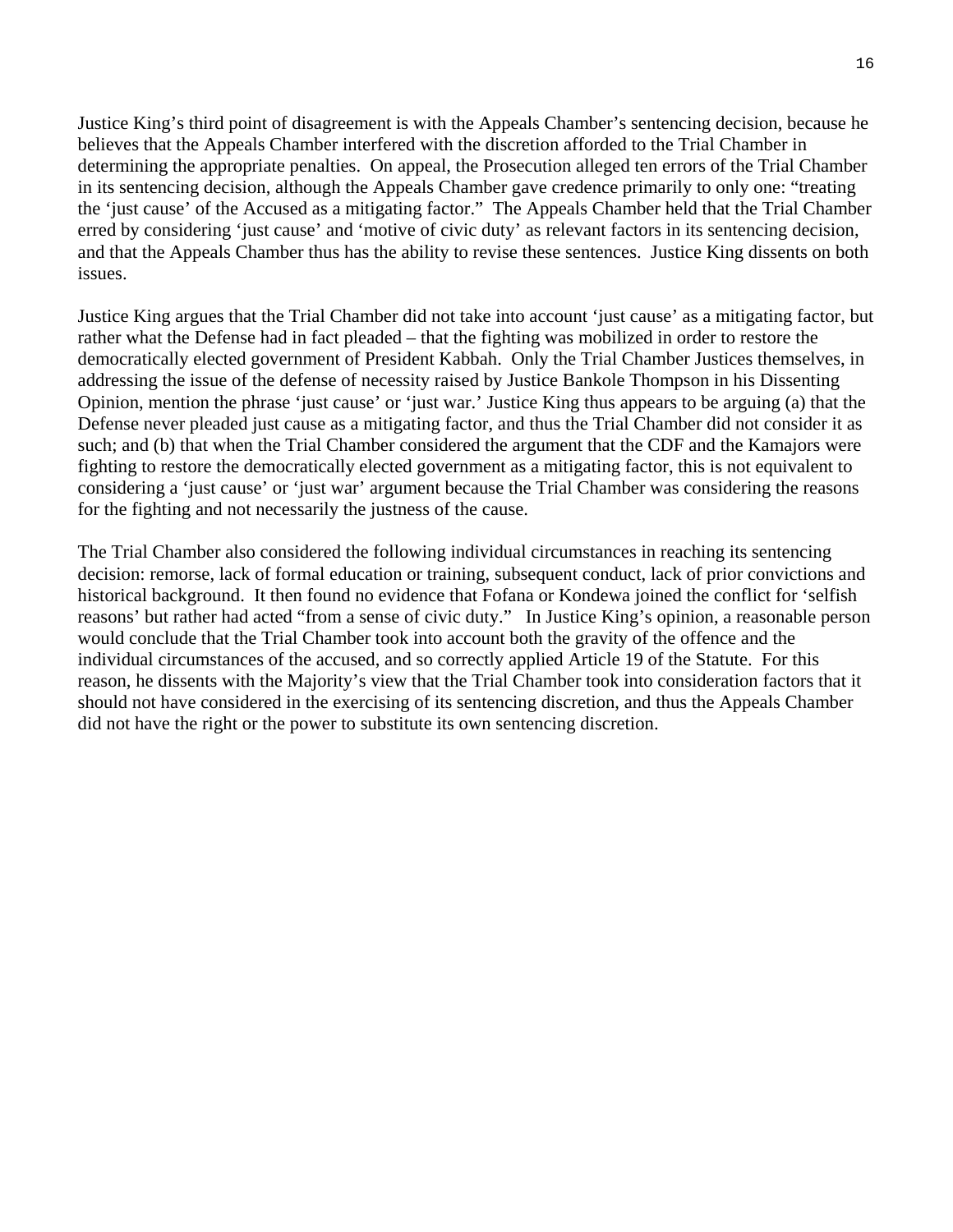# Center for American Progress Wednesday, 25 June 2008 http://www.americanprogress.org/issues/2008/06/war\_criminals.html

# **Holding War Criminals Accountable**



SOURCE: AP/Michael Kooren

During her testimony, CAP's Gayle Smith praised the war crimes trial brought against former Liberian President Charles Taylor (above), but said more needed to be done to end crimes against humanity such as the genocide in Darfur.

"We must focus on legislation not lamentation; we must not just look in horror [on Darfur]," said Sen. Dick Durbin (D-IL), Chairman of the Senate Judiciary Subcommittee on Human Rights and the Law at Tuesday's hearing, "From Nuremberg to Darfur: Accountability for Crimes Against Humanity." Testimony, including that of Gayle Smith, Senior Fellow at Center for American Progress Action Fund and co-chair of the ENOUGH project, focused on fulfilling Nuremberg ideals of accountability by making crimes against humanity illegal in the United States.

Crimes against humanity are any acts of persecution or large-scale atrocities against a specific population, including but not limited to torture, rape, murder, and enslavement. Unfortunately, war criminals cannot simply be deported to their home countries and tried there for their crimes since many of those nations' infrastructures and judicial systems are in a state of collapse. Yet since these crimes are not illegal in the United States, the perpetrators usually have to be tried for a much more inconsequential crime than they actually committed.

Smith, along with the other speakers, argued for legislation that would make crimes against humanity illegal in the United States, in order to "make sure America is on the right side of history." She lauded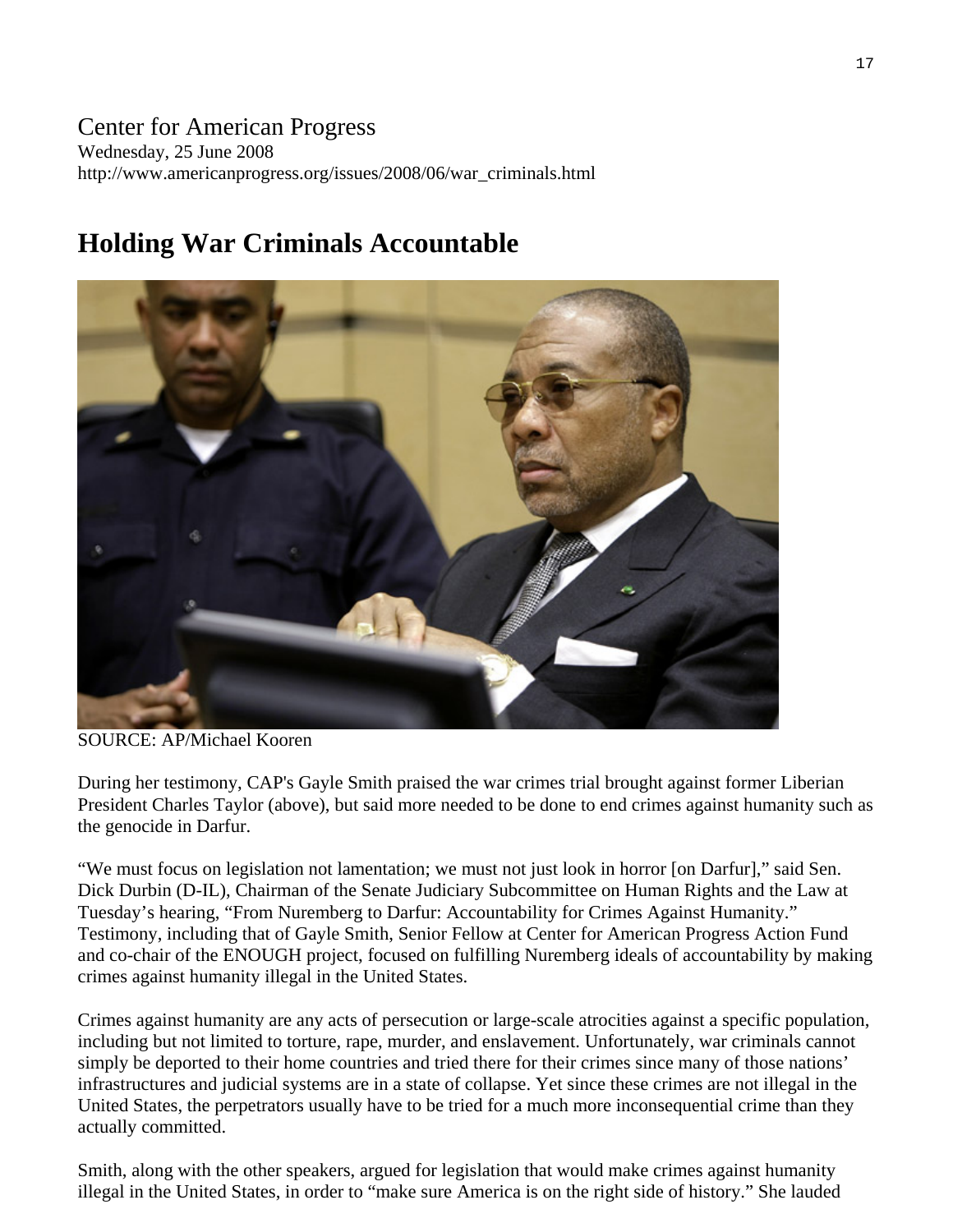Former Liberian President Charles Taylor's trial for war crimes at the Hague and the establishment of the International Criminal Court, but declared these efforts insufficient. Only with sustained and robust peace processes in Darfur and other warring African regions, protection for civilians, and most importantly, accountability, will the perpetrators of crimes against humanity be stopped.

Smith outlined four key reasons why we should focus on accountability: it is the right thing to do and reinforces the United States' moral foundations; it would strengthen the structure and influence of the rule of law; it is in our national interests since crimes against humanity often lead to collapses of states, violence, and instability; and accountability can be a "sledgehammer" with which to uphold the law and bring crimes against humanity to an end.

Smith also encouraged the United States to pressure China to help in Darfur since its dependence on oil in the Sudan has helped fund the genocide. "They don't want to be seen…as championing the cause of genocide," she said, citing the fact that this summer's Olympics were already being renamed the "Darfur Olympics."

Diane Orentlicher, professor at American University, and a leading expert on international criminal tribunals, admired the United States' leadership in the Nuremberg trials and Genocide Accountability Act of 2007, but like Smith, she said it was not enough. She called it "desperately important" that there be a law that forbids all mass atrocities, not just genocide. Crimes against humanity are inhumane acts committed as part of a widespread or systematic attack against a civilian population.

Co-founder and president of Team Darfur, Joey Cheek, emphasized that mass killings and atrocities in the Sudan are a result of conscious and willful decisions as opposed to a natural disaster. He demanded more than sympathy and money.

"What I have come to realize is that it takes much more than awareness," Cheek said. "In the face of crimes such as these, people must be willing to fight back." He called for an Olympic Truce, in which world leaders would use considerable effort to create and promote peace during the time of the Olympics. In addition to a renewed peace process, Cheek mentioned increased humanitarian assistance and the deployment of peacekeepers.

Daoud Hari, author of *The Translator: A Tribeman's Memoir of Darfur*, and one of only five Darfur refugees resettled by the United States, put a human face on the tragedy as he described his experience in the country and the atrocities he witnessed. Although he said that hearing about these tortures, rapes, and the murder of children had, "destroyed his soul," he worked to expose the situation to the world.

"I honestly believed that the people who run the world we live in today will not allow this outrage to continue, if only they know about it," Hari said.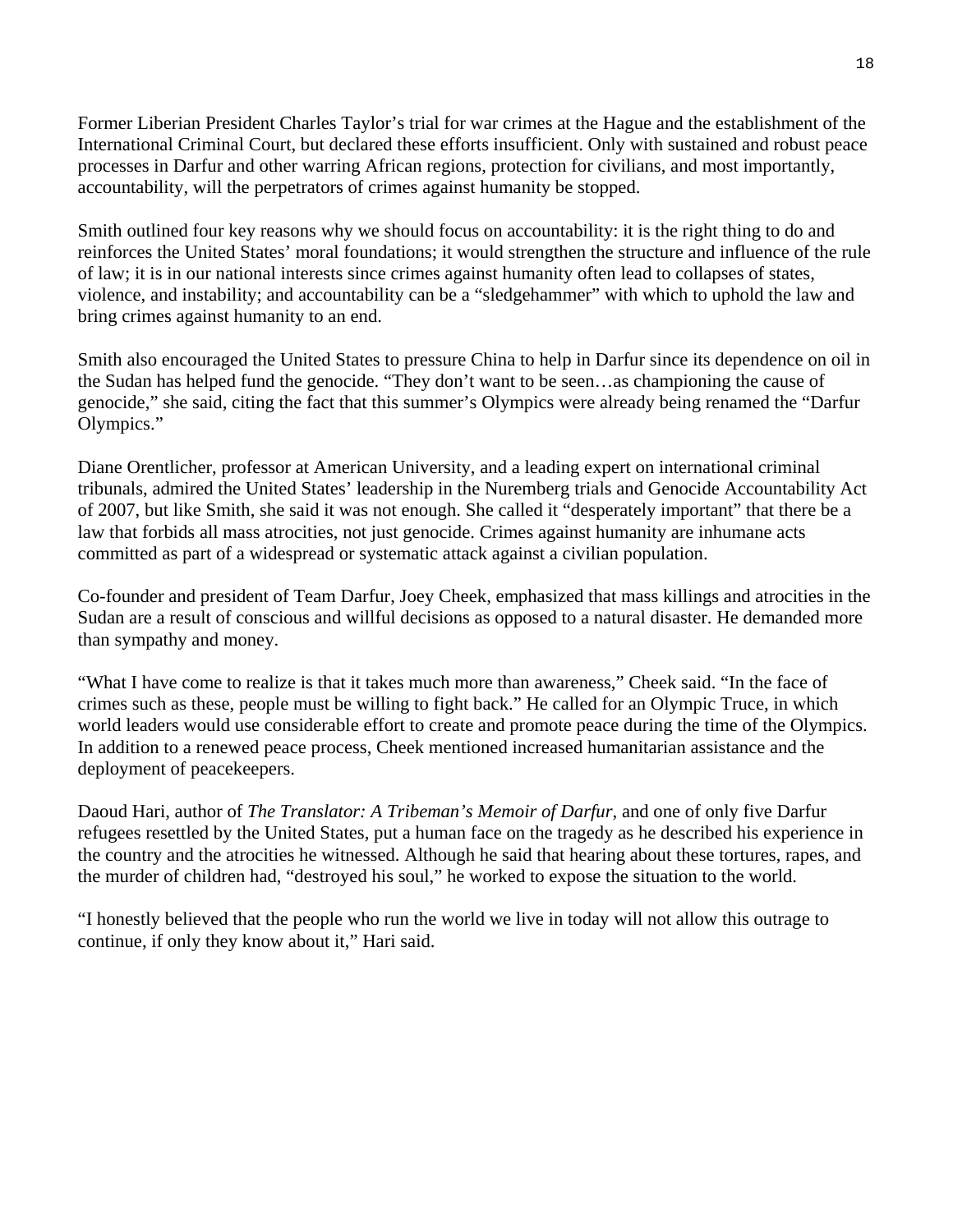

United Nations Mission in Liberia (UNMIL)

# **UNMIL Public Information Office Complete Media Summaries 25 June 2008**

*[The media summaries and press clips do not necessarily represent the views of UNMIL.]* 

# **Newspaper Summary**

# **Judge Nullifies Claims of Juror Tempering in Economic Sabotage Case**

(The News, New Democrat, Public Agenda, The Inquirer, Heritage)

• The Criminal Court C under the gable of Presiding Judge Samuel Geevon-Smith ruled that he could not be convinced of jury tampering as alleged by State Prosecutors in the ongoing Economic Sabotage case. State lawyers recently accused members of the jury of bribe-taking and prayed the court to launch an investigation. The lead Prosecutor, Attorney Samuel Jacobs, alleged that the jury was tampered with for which he requested the court to institute an open probe into the matter. But Judge Geevon-Smith defeated the claims and ordered that the economic sabotage case be preceded with

### **Lawmaker Wants CBL Governor Summoned**

(The News)

- A request to summon Central Bank Governor Mills Jones to respond to reported allegation from the General Auditing Commission (GAC) was debated in plenary Tuesday and sent to committee room.
- Montserrado County Representative Dave Coleman in a letter to plenary Tuesday requested his colleagues to summon Governor Jones to provide explanation about allegation that CBL submitted a document to GAC that doesn't meet the standard of accounting practice.
- Some lawmakers rejected the request on grounds that the House shouldn't operate on what appears in the media.

#### **Accused Senator Writes from Prison**

(The Inquirer, The News, Heritage, Public Agenda, New Democrat, Daily Observer)

- Margibi County Senator Roland C. Kaine has pleaded with his colleagues to look into the allegation which links him to the massacre of several persons in Margibi and Grand Bassa counties.
- In a communication addressed to his colleagues and dated June 16, 2008, Senator Kaine called on plenary to ensure that a free, fair and speedy trial is carried out in the case.
- Senator Kaine, who claimed to be innocent, said that since the investigation started, there has been no evidence linking him to the incident.
- Following the reading of Senator Kaine's communication in session Tuesday, River Gee County Senator Isaac N. Johnson urged his colleagues to handle the letter with care since it has political and legal implications.
- The Senate did not discuss Kaine's communication further but instead, the body sent the letter to the Senate Judicial Committee in consultation with its Legal Counsel for a one week review.

#### **President Sirleaf Encourages West African Leaders to Support Women Candidates**

(Democrat, Daily Observer, The Inquirer, The News, Heritage, Public Agenda, New)

• President Ellen Johnson-Sirleaf has urged leaders in the Economic Community of West African States (ECOWAS) to support women candidates in upcoming elections in a number of countries of the Community.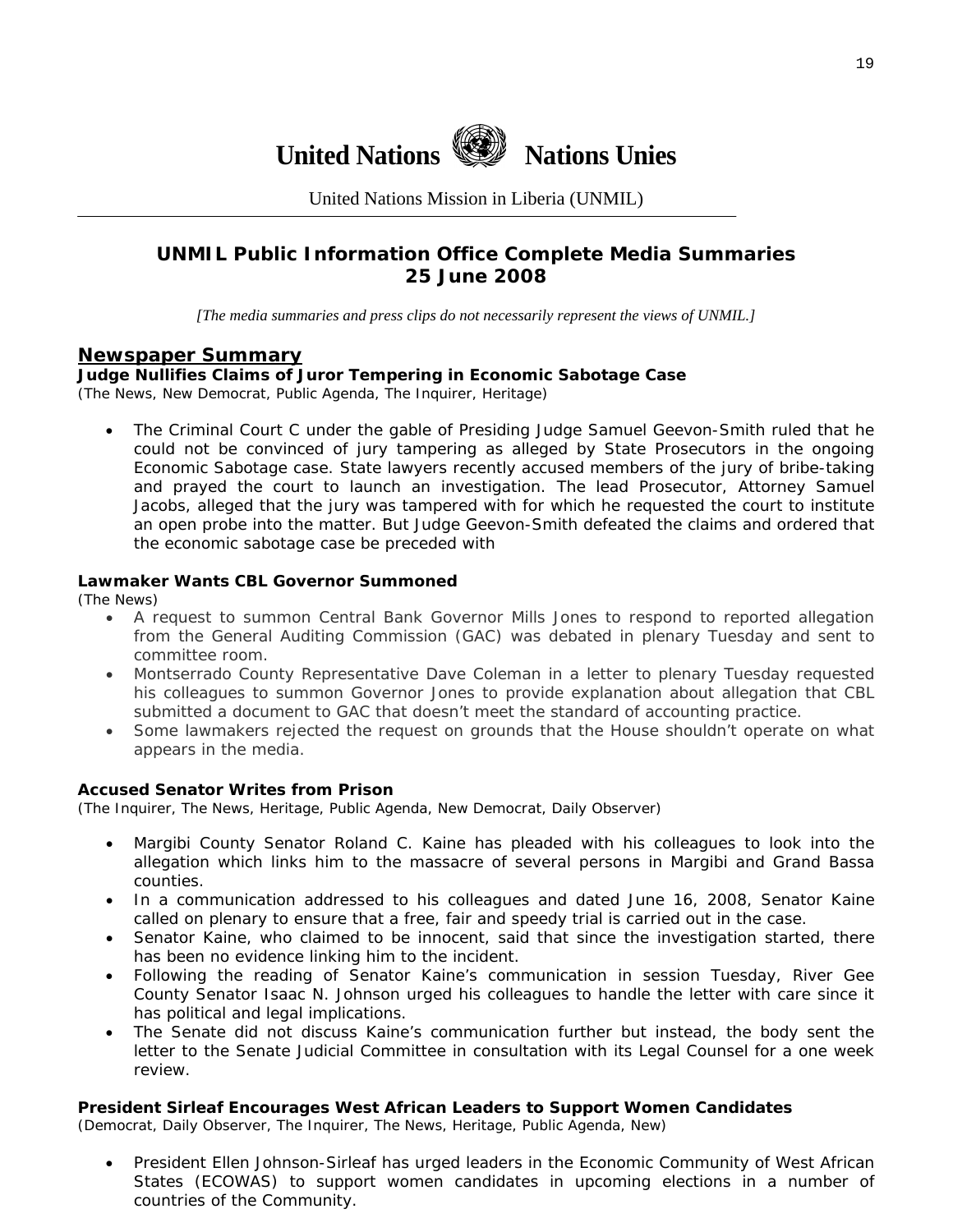- She said if exercised successfully, the measure will help to promote women empowerment in the region.
- According to an Executive Mansion release, the President spoke Monday in Abuja, Nigeria, at the 34th Ordinary Session of the Authority of Heads of State and Government of ECOWAS.
- President Sirleaf's statement comes at the time when a number of West African nations are scheduled to hold elections later this year in Cote d'Ivoire, Ghana, Guinea, Guinea Bissau and Sierra Leone.
- The heads of states also took note of the pending elections scheduled to be held later this year in Cote d'Ivoire, Ghana, Guinea, Guinea Bissau and Sierra Leone and urged all stakeholders in these ECOWAS member states to ensure the conduct of credible, transparent, free and fair elections.

# **World Bank Gives Position on Mechanized Farming**

(The News)

- [sic] The World Bank has generally pointed out that mechanized farming is driven by private sector initiatives, and as such, "the private sector plays more of a role (in mechanized farming) than governments."
- The point was made over the weekend when the Liberian government and the World Bank signed a US\$10 million grant in response to the government's initiatives towards its short and long term food needs.
- The point was made in the presence of Liberia's Agriculture Minister Chris Toe and Finance Minister Antoinette Sayeh in response to The NEWS' question regarding the Bank's position towards mechanized farming in Liberia.

# **Taylor Loyalists Warn American "Gangsters" – Say "their heads would have been cut off..."**

(New Democrat)

• [sic] Key loyalists of former President Charles Taylor, on trial for crimes against humanity amongst others, have vowed swift resistance against US embassy officials, accusing them of illegally invading the home of their boss as gangsterism. Mr. Cyril Allen, ex-chair of Mr. Taylor's National Patriotic Party, speaking after the Americans arrived at Taylor's White Flower residence, defied the accused US embassy officials to repeat their act. He said they were fortunate that they (Americans) did not encounter ex-fighters in the building because they would have been challenged, adding their "heads would have been cut off." He blamed the government for allowing these "American boys and girls" to conduct the search.

# **Radio Summary**

**Star Radio** *(News culled today from website at 8:35 am)* 

### **Information Minister Distances Executive From Search at Taylor's Residence**

- The Information Ministry says the Executive Branch of government did not request the search and seizure warrant that was taken to the home of former President Charles Taylor.
- The family and associates of the former President claimed that a team from the Special Court accompanied by armed Police officers reportedly searched the "White Flower" residence for over 45 minutes on Sunday.
- Information Minister, Dr. Laurence Bropleh said the government had no particular interest in the trial and would not take sides.
- Dr. Bropleh's statements were in reaction to allegation by an associate of Mr. Taylor that the Ministries of Foreign Affairs and Justice masterminded the search.
- Meanwhile, Star Radio reports that information gathered suggests that the operation at Mr. Taylor's house on Sunday was a joint criminal investigation by American investigators in collaboration with the Liberia National Police and